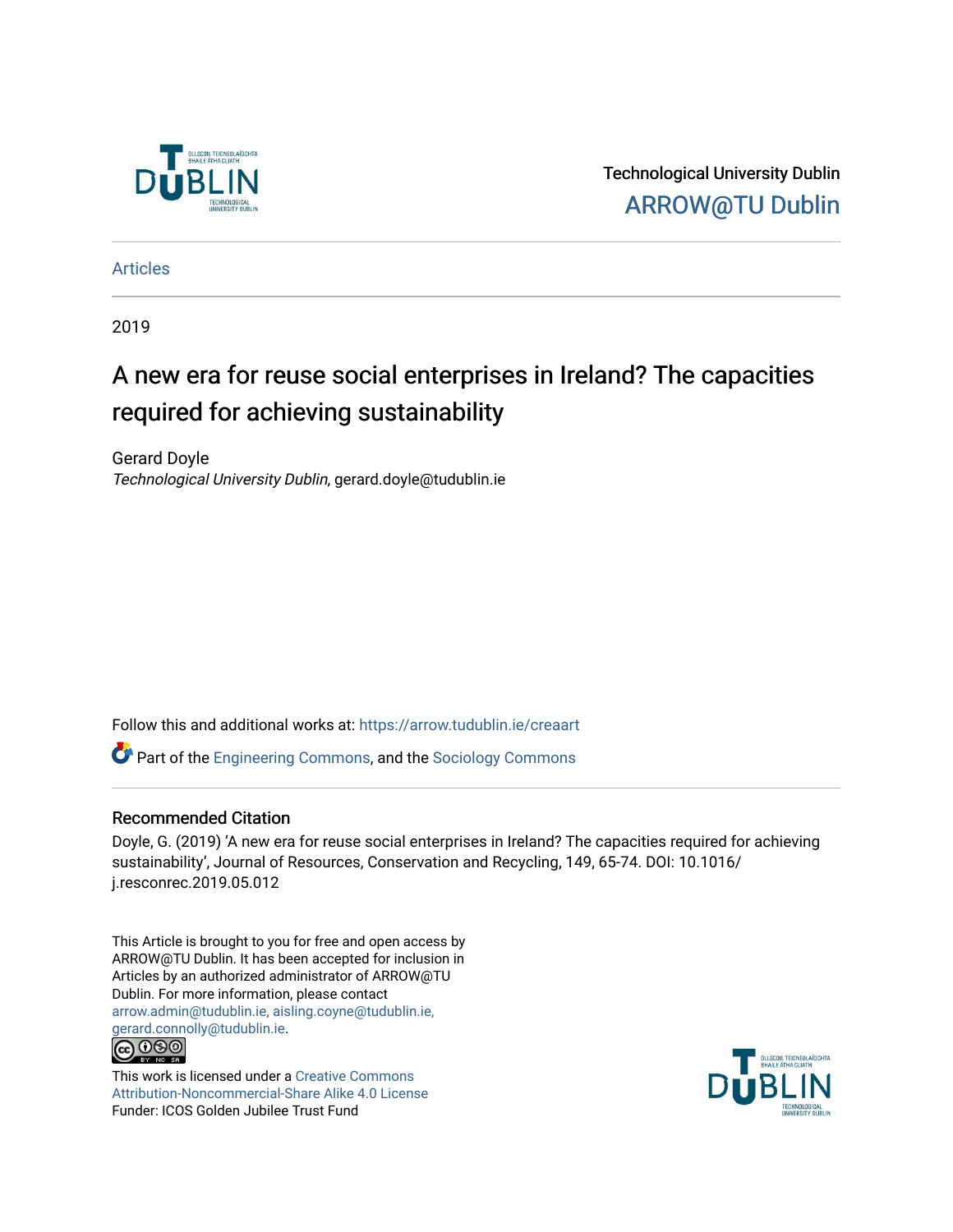# **A new era for reuse social enterprises in Ireland? The capacities required for achieving sustainability**

**Gerard Doyle**

**Technological University Dublin** 

#### **Published in Journal of Resources, Conservation and Recycling**

|  |  |  | Reference: Doyle, G. (2019) 'A new era for reuse social enterprises in Ireland? The |  |
|--|--|--|-------------------------------------------------------------------------------------|--|
|  |  |  |                                                                                     |  |

2 capacities required for achieving sustainability', *Journal of Resources, Conservation and*  3 *Recycling,* 149, 65-74.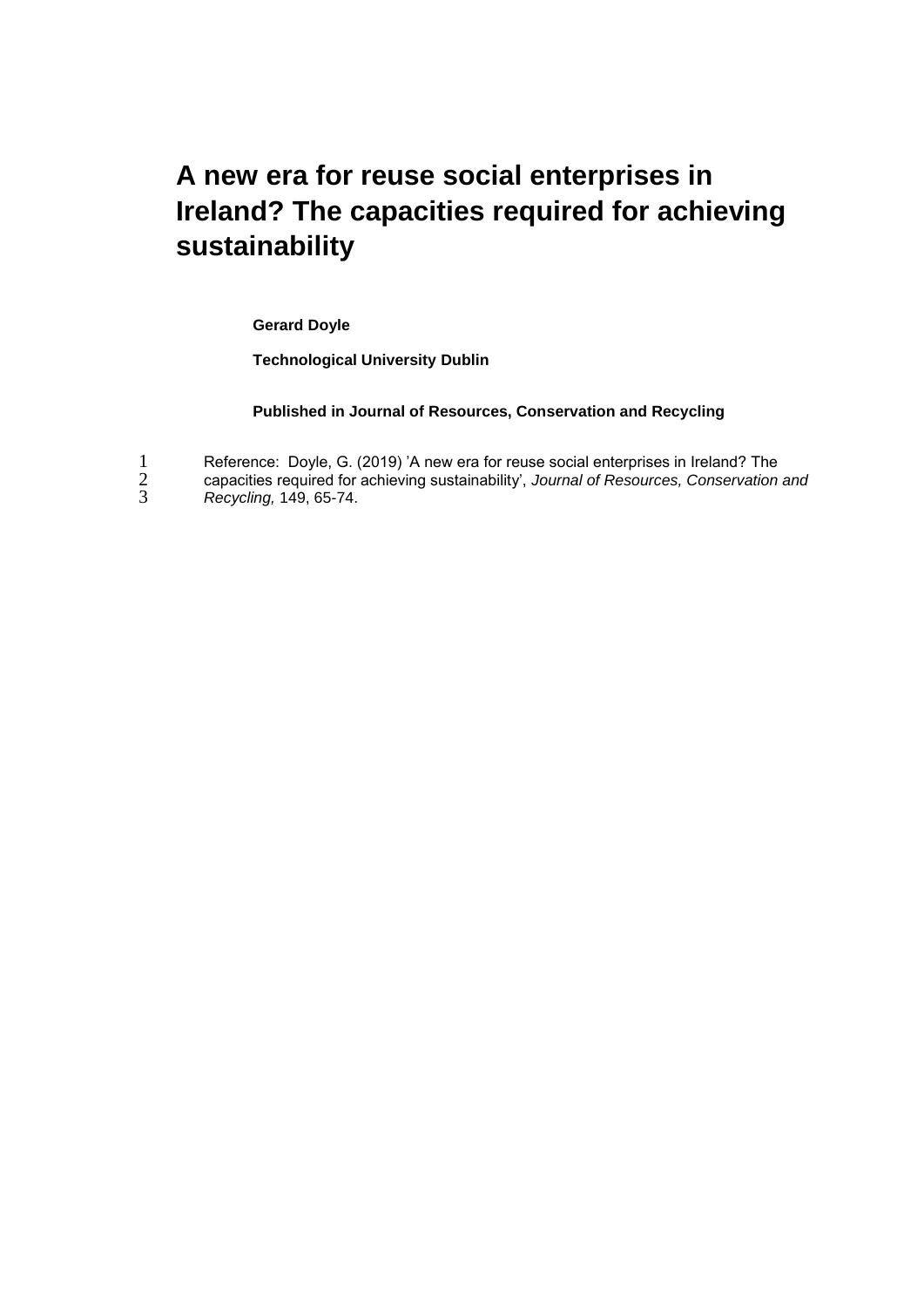# **ABSTRACT**

| 5            | The conventional linear relationship between production and consumption is no          |
|--------------|----------------------------------------------------------------------------------------|
| 6            | longer sustainable. A key component of the transition towards a more sustainable       |
| $\tau$       | society is the continuation in use of products for longer and the development of a     |
| $8\,$        | repair and reuse culture. Reuse social enterprises contribute to addressing a range of |
| $\mathbf{9}$ | environmental, economic and social issues facing urban areas. This paper is            |
| 10           | concerned with, firstly, the motivations for citizens to establish reuse social        |
| 11           | enterprises in Ireland. Secondly, the paper examines the factors that contribute to    |
| 12           | reuse social enterprises in Ireland becoming sustainable.                              |
| 13           | The research points to the necessity of reuse social enterprises possessing:           |
| 14           | individuals with both strategic and operational expertise, appropriate facilities and  |
| 15           | adequate funding to commence operations. The research highlights the crucial role      |
| 16           | that the manager of the enterprise performs in engaging with state agencies, the       |
| 17           | community and other stakeholders. The theoretical framework detailed in the paper      |
| 18           | needs to take into account the challenges associated with being located in urban       |
| 19           | areas which reuse social enterprises encounter.                                        |
| 20           | It is incumbent upon the Irish State to develop policies to assist individuals who are |
| 21           | interested in establishing reuse social enterprises. These policy areas include        |
| 22           | procurement, the introduction of additional producer responsibility initiatives and    |
| 23           | the amendment of the tax system to encourage reuse.                                    |

**Key words: capacity, community, reuse, social enterprise, sustainability**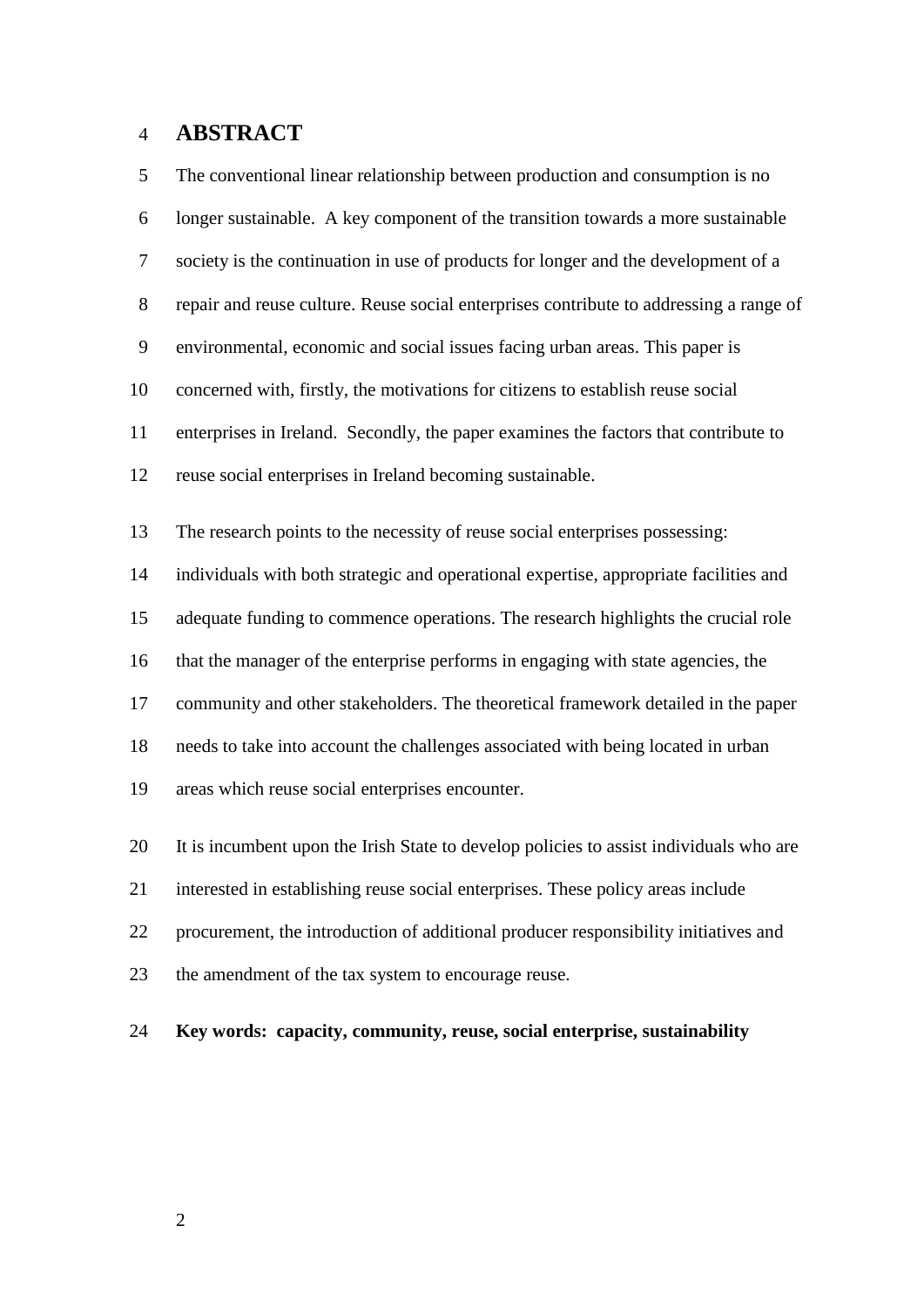# **1. INTRODUCTION**

 The member states of the European Union (EU) are encountering a crisis in terms of resource availability, use and disposal of products (Ellen MacArthur Foundation, 2011). Within the EU, material recycling and waste-based energy recovery secures approximately 5 per cent of the original raw material value (Ellen MacArthur Foundation, 2015). Arising from current high levels of personal consumption and disposal, resources in Ireland are being depleted at an unsustainable rate (Doyle and Davies*,* 2013). Within the EU, each person consumes, on average,13.3 tonnes(t) of materials annually (EC, 2011). Much of this is being discarded, with an average waste production rate of 5t of total waste per person annually (EC, 2011). The conventional linear relationship between production and consumption is no longer sustainable (Moreau et al*.* 2017). For the switch from a linear to a more sustainable use of goods and products to be realised, citizens must alter their consumption patterns to consume within sustainable limits for the benefit of the environment and to ensure an acceptable standard of living for future generations (Jackson, 2011). A key component of the transition towards a more sustainable society is the preservation of products in use for longer and the development of a repair and reuse culture (Ellen MacArthur Foundation, 2015). Reuse social enterprises contribute to addressing a range of environmental, economic and social issues facing urban areas and regions (Aiken and Slater, 2007; Bichard, 2006; and Vickers, 2010). This paper is concerned with, firstly, the motivations for citizens establishing reuse social enterprises. Secondly, the paper examines the factors that contribute to reuse social enterprises becoming sustainable. The core question being addressed is: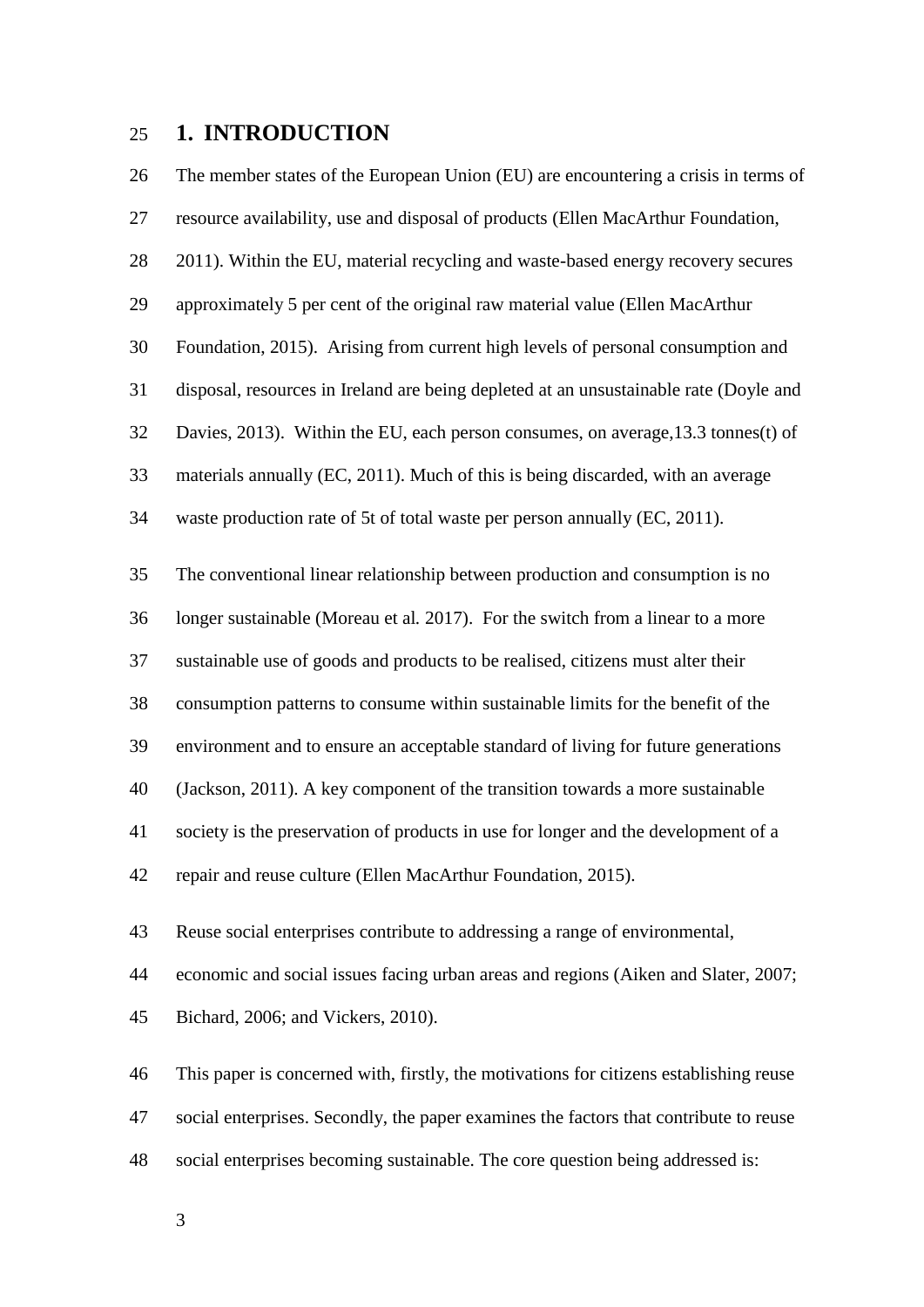# *What capacities enable reuse social enterprises in Ireland to become sustainable?*

 A subsidiary question is: *What motivates citizens to establish reuse social enterprises?* Section two of this paper examines the key concepts underpinning the research. The third section focuses on the motivations for communities and groups of individuals to establish reuse social enterprises, followed by the theoretical framework for reuse social enterprises in section four. The methodology for the research undertaken will then be outlined in section five. The penultimate section details the research findings. The final sections of the paper contains the discussion and conclusion.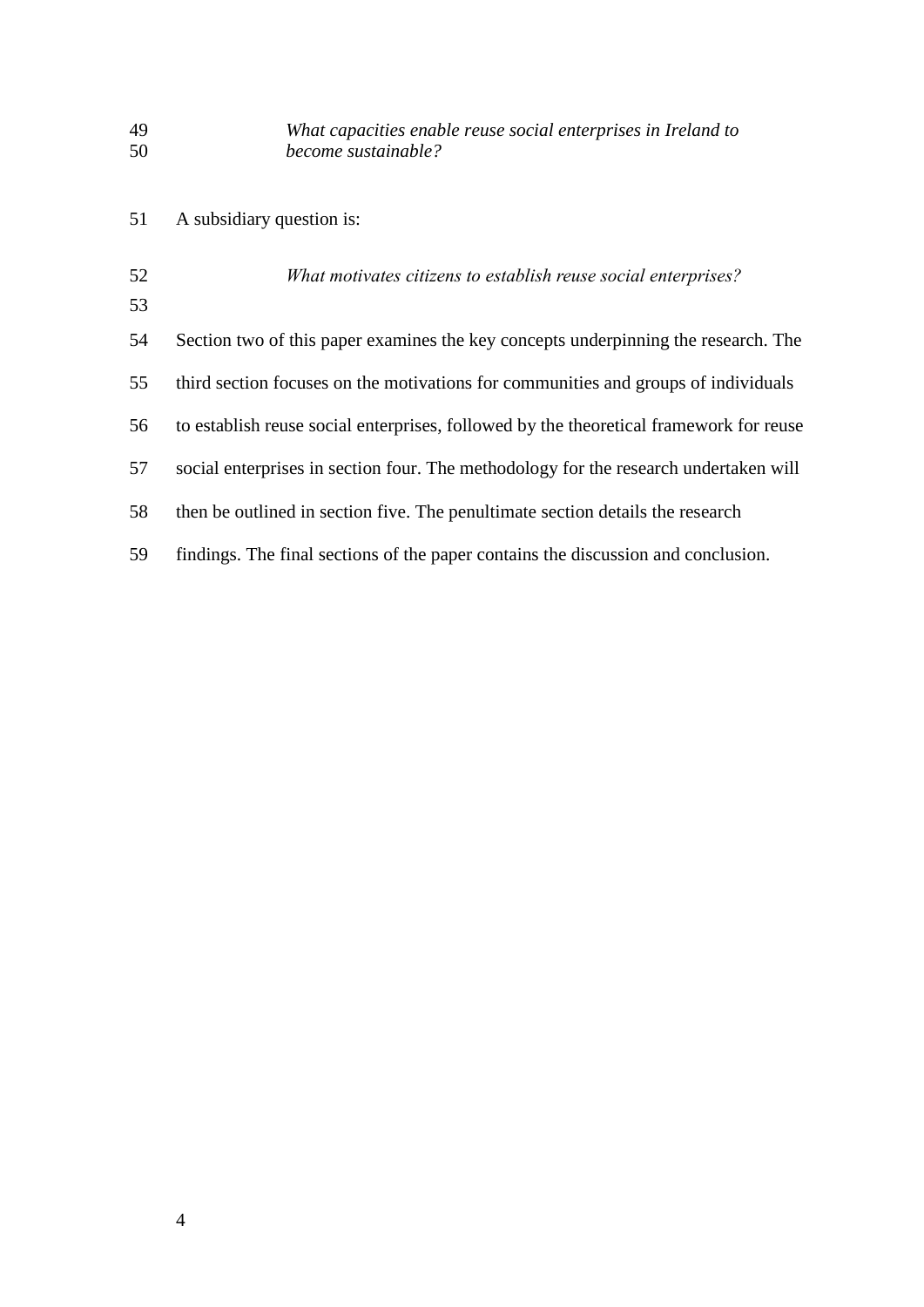# **2. CONCEPTS**

## 2.1. **Social enterprise**

- Social enterprise has been defined in many different ways. Indeed, at European
- level, there is no universally accepted definition of a social enterprise (GHK, 2006;
- Nicholls and Teasdale, 2017). However, the number of definitions of what
- constitutes a social enterprise reflects the diverse understanding of what a social
- enterprise actually is.
- The Forfás (2013) definition is widely used:

| 68 | An enterprise that trades for a social/societal purpose, where at |
|----|-------------------------------------------------------------------|
| 69 | least part of its income is earned from its trading activity, is  |
| 70 | separate from government, and where the surplus is primarily      |
| 71 | <i>reinvested in the social objective.</i>                        |

 The strength of the Forfás definition is that it states that social enterprises have social and economic objectives. The principle of community ownership is alluded to but it does not place significant weight on the fact that social enterprises are managed differently to private enterprises in that they are democratically governed by a group of people on behalf of a community, rather than by shareholders seeking a return on their investment. To address the above shortcoming in the Forfás definition, Molloy et al. (1999) proposes a definition which emphasises that social enterprises are democratic entities which are controlled and owned by either their members or by the communities which they serve (Amin et al. 2002). This definition incorporates co-operatives, associations and mutuals.

# 2.2. **Waste, reuse and the circular economy**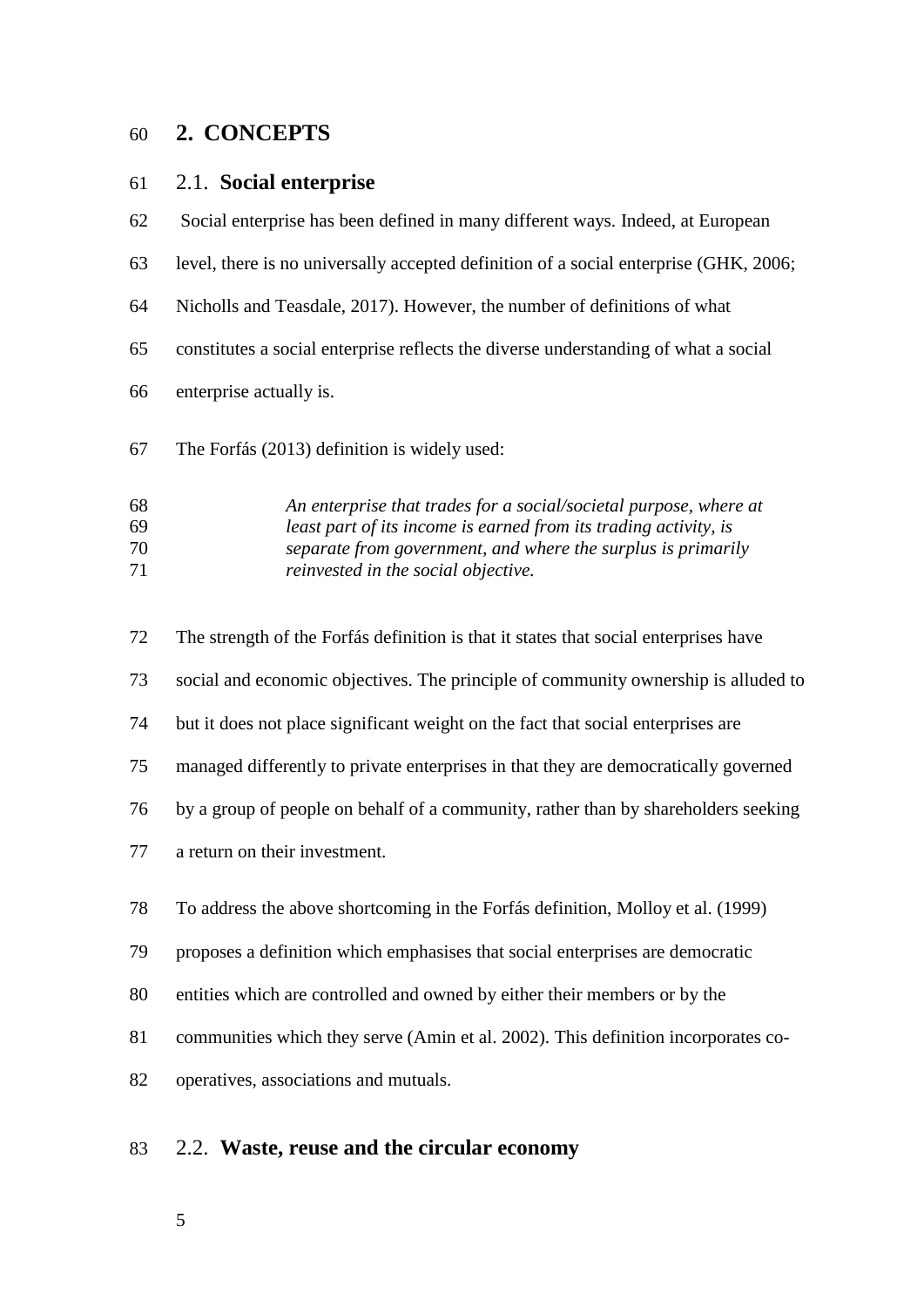Gutberlet (2008) draws attention to the subjectivity of waste. However, some definitions are more dominant than others (Gutberlet, 2016). The dominant definition of waste views it as something that is not wanted and which the owner intends discarding (Pongracz and Pohjola, 2004). This perspective sees waste as a nuisance (Pongracz and Pohjola, 2004; Davies, 2002). The current situation needs to be transformed from viewing waste as a liability to viewing it as a resource (Ackerman and Mirza, 2001).

 According to Miller et al. (2017: p.2), 'reuse occurs when an owner continues to use a material for the same or an alternative use, or when the item is transferred to someone else for continued use. In both cases, the item is still a resource and is not considered waste. At some point, everyone has things that are no longer useful to them, but these items, which still have value, may be useful to others and can therefore be reused'. Similar to the concepts of waste and reuse, the circular economy is a contested term (Bocken et al. 2017)

#### 2.3. **Capacity**

 The concept of capacity refers to the ability of members of a community or indeed the community itself to make changes by harnessing the resources at their disposal

either individually and collectively (Middlemiss and Parrish, 2009).

 There are a range of motivations for establishing reuse social enterprises which are outlined in the next section.

#### 2.4. **Sustainability**

According to Nyssens (2006b), the corporate sector's discourse on sustainability –

- which is measured in terms of profit maximisation, productivity and
	-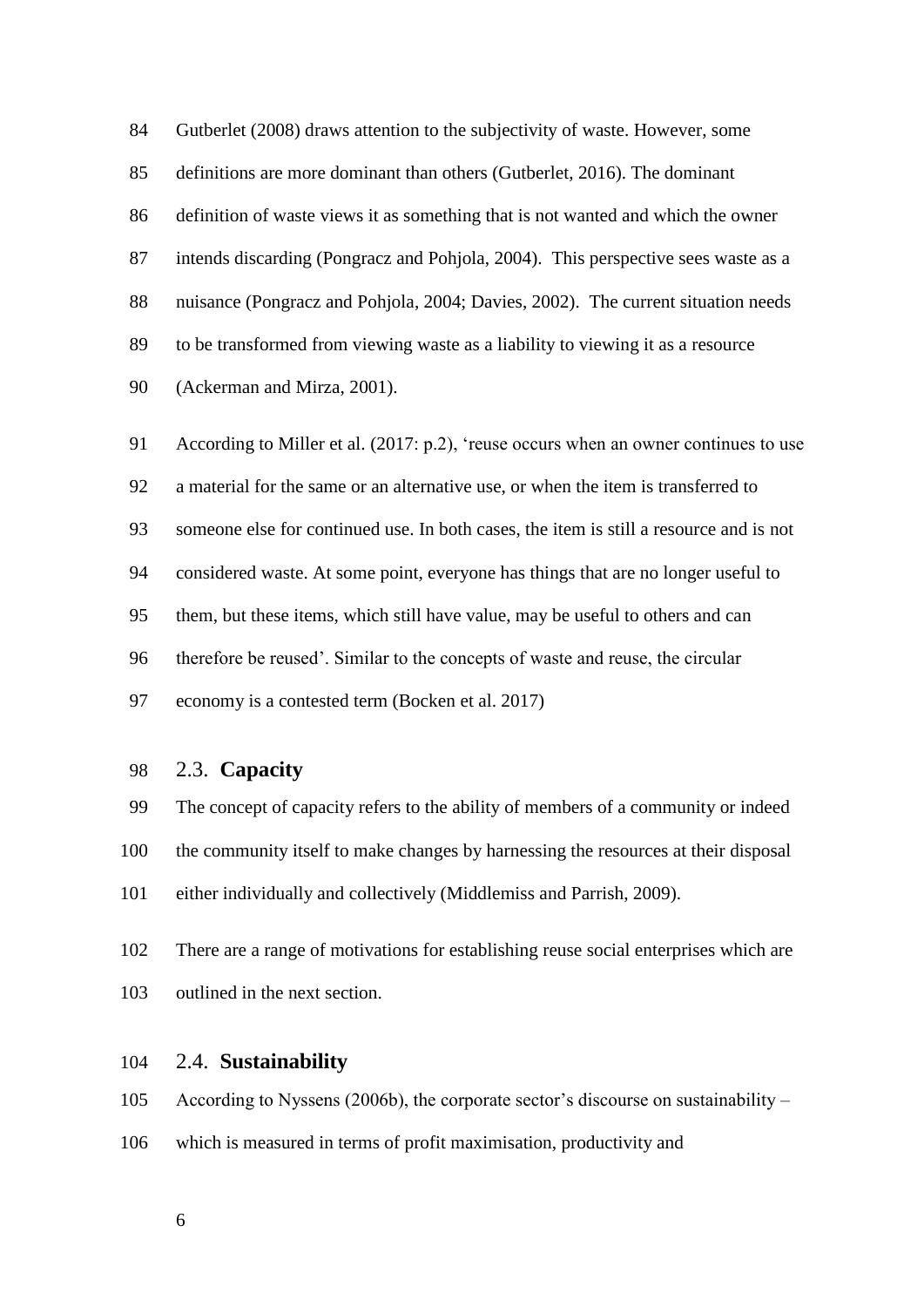competitiveness – has a significant influence on how the sustainability of social enterprises is framed. This discourse on sustainability does not fit well with the diversity of social enterprises in the Ireland, many of which could never attain financial sustainability (Crossan and Van Til, 2008). Indeed, it is the view of Chan et al. (2017) that the majority of social enterprises will never attain financial sustainability due to their combination of activities and because of their location in disadvantaged communities. The concept of sustainability needs to be broadened to account for social, environmental and economic goals (Boschee and McClurg, 2003; and Ridley- Duff and Bull, 2016). Moreover, social enterprises' sustainability should not be defined and measured

 solely in financial terms. Instead, it should be defined in terms of the extent to which a social enterprise achieves a combination of social, financial and environmental sustainability. These different forms of sustainability may be defined as follows: social sustainability is the extent to which a social enterprise realises its social mission; financial sustainability is the extent to which a social enterprise can meet its operational costs from a combination of grant and traded income, and input from volunteers; and environmental sustainability is the extent to which the social enterprises activities can continue without having a negative impact on the physical environment (Doyle, 2019).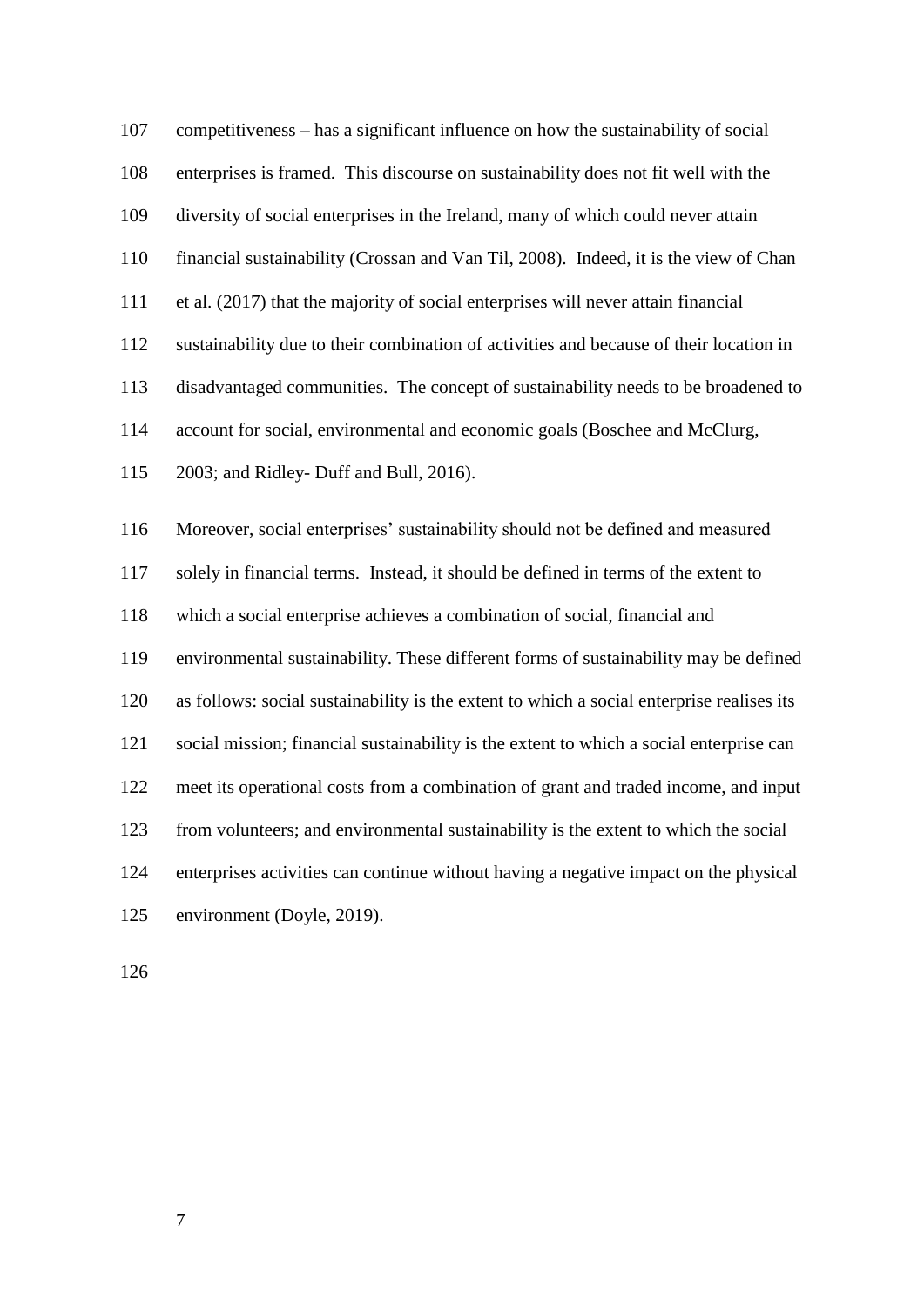# **3. MOTIVATIONS FOR ESTABLISHING RE-USE SOCIAL ENTERPRISES**

 The principals of reuse social enterprises have different motives for establishing them (Taylor, 2008., Nicholls, 2006; and Seanor et al. (2013)). Reuse social enterprises have a number of social objectives that tend not to be met by the state or the private sector (Lucklin and Sharp, 2003). These include the provision of employment and training (Lucklin and Sharp, 2005). They also serve as a source of goods to low income households (Lucklin and Sharp, 2005). In addition to realising social objectives, environmental protection and economic regeneration are motives 136 for the formation of reuse social enterprises (Davies, 2007). With regard to employment, the jobs provided by reuse social enterprises augment the skills and confidence of individuals who were previously long-term unemployed (Brennan and Ackers, 2004). In relation to environmental motives, the desire to reduce the level of waste going to land fill is the primary motive for principals in establishing reuse social enterprises (Davies, 2007). Reuse social enterprises are established to fulfil a combination of environmental, economic and social justice objective (King and Gutberlet, 2013)

 Regarding ideological motives, a number of commentators allude to the formation of reuse social enterprises to compensate for the failure of the private sector to stem the increase in the generation of waste in Western societies (Ahmed and Ali. 2004; Price and Joseph, 2000). Reuse social enterprises have the potential to reduce resource use and waste generation (Belk, 2007).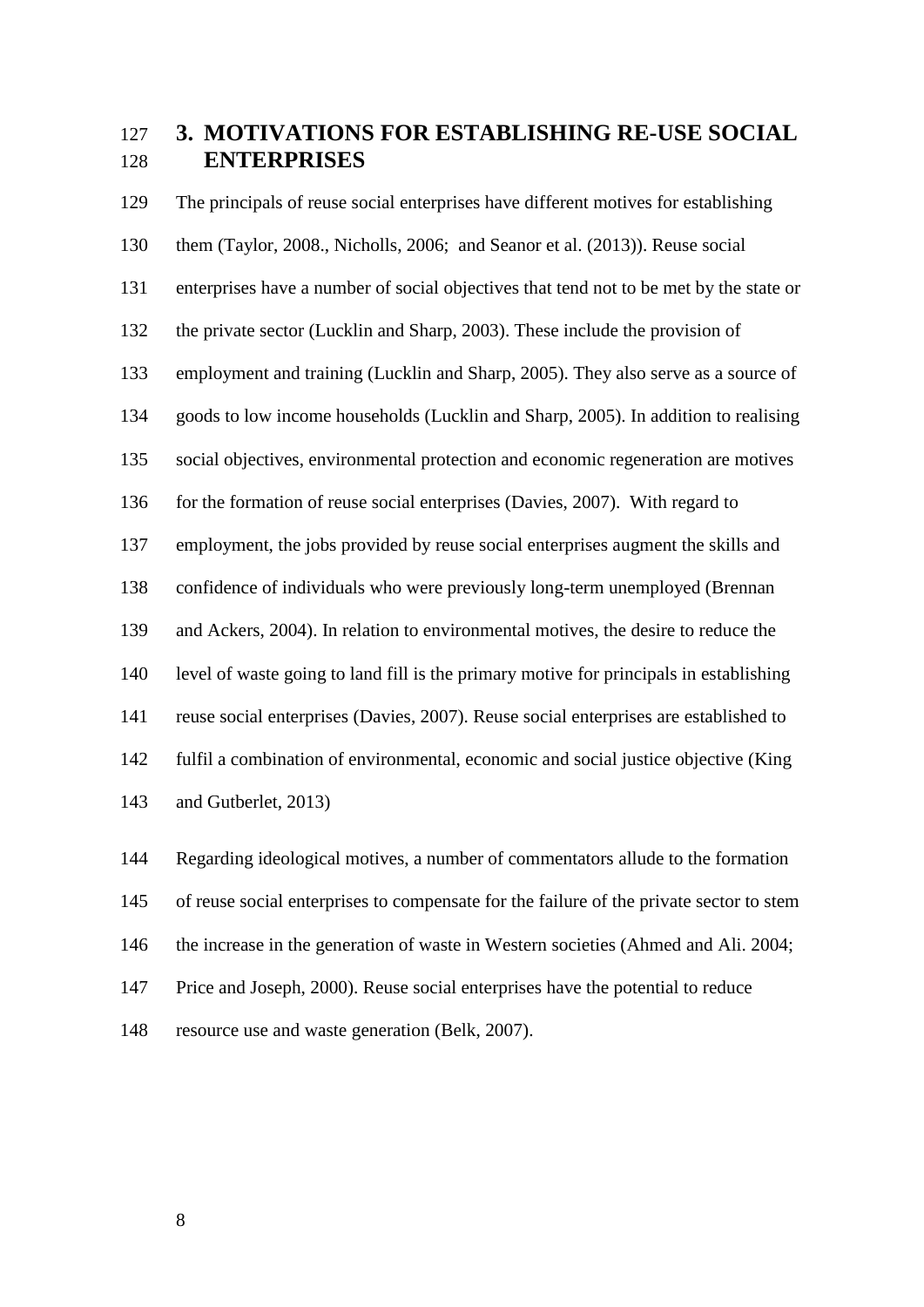# **4. THEORETICAL FRAMEWORK**

 This section of the paper firstly examines the challenges that reuse social enterprises face. It then proceeds to outline the capacities required for their successful

- implementation.
- The leadership of reuse social enterprises have a tendency not to pay sufficient
- attention to the external environment or to strategic development (Brook Lyndhurst,
- 2007). This can be further compounded by a tendency of the leadership of social
- enterprises to not have business acumen. According to Brook Lyndhurst (2007)
- another challenge reuse social enterprise can encounter is not affording sufficient
- attention to developing management processes. This can lead to a lack of

consistency in the quality of products (Brook Lyndhurst, 2007).

- The above can stymie the capacity of reuse social enterprises to achieve financial
- sustainability (Brook Lyndhurst, 2007). Rather than solely concentrating on the
- capacity of reuse social enterprises, Amin et al. (2002) assert that the demographic
- profile of communities in which social enterprises are located has a significant
- impact on their capacity to become financially sustainable. Indeed, communities
- which would benefit most from the presence of reuse social enterprises tend to
- provide less of a conducive environment for social enterprises to successfully
- operate than more affluent ones (Amin, 2009).

 Furthermore, Hines et al. (2008) assert that the major challenges which reuse social enterprises encounter emanate from the environment in which they operate. These challenges include demands placed on them by the regulatory environment, having to operate in a competitive environment against investor-owned businesses. This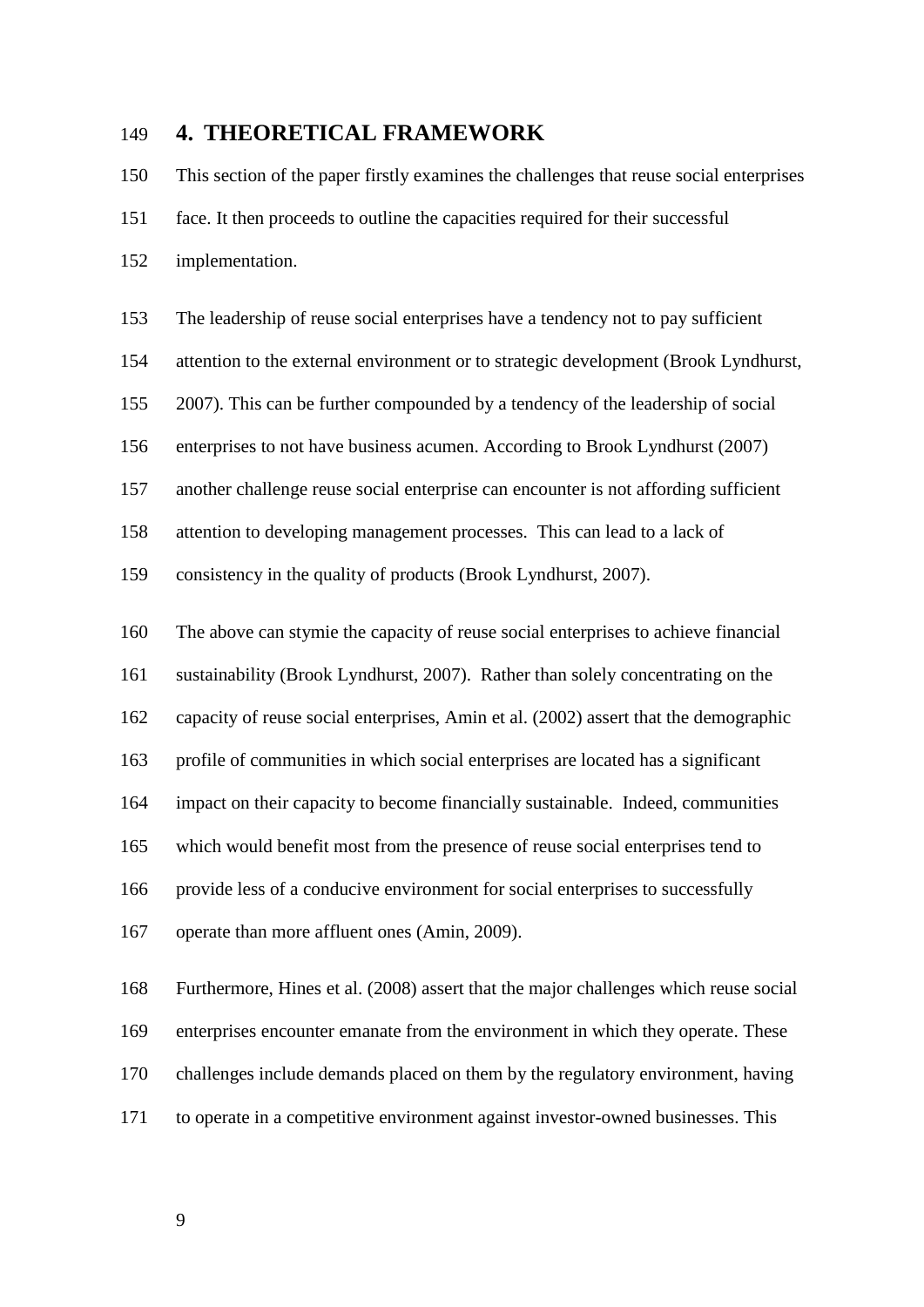can be further compounded by social enterprises having insufficient resources to employ a management team to increase the size of the business.

| 174 | Access to appropriate facilities of sufficient size and appropriate location can       |
|-----|----------------------------------------------------------------------------------------|
| 175 | present a challenge to the financial sustainability of reuse social enterprises (Brook |
| 176 | Lyndhurst, 2009). Accessing appropriate sources of finance is deemed a significant     |
| 177 | barrier to reuse social enterprises achieving financial sustainability. Brook          |
| 178 | Lyndhurst (2006) believe the tendency of reuse social enterprise to rely on grant      |
| 179 | finance prevents them from innovating and increasing scale. An alternative             |
| 180 | perspective on grant finance is put forward by Doyle (2009). He asserts that reuse     |
| 181 | social enterprises can fulfil the objectives of a number of state agencies and         |
| 182 | consequently should be awarded state funding.                                          |
| 183 | Therefore, an examination of the capacities critical for reuse social enterprises to   |
| 184 | become sustainable could assist communities and policy-makers alike in the             |
| 185 | establishment of reuse social enterprises.                                             |
| 186 | A theoretical framework is employed which encompasses individual, structural,          |
| 187 | cultural and infrastructural capacities that are interlinked. This theoretical         |
| 188 | framework informed by research conducted by Emery and Flora (2006), Porritt            |
| 189 | (2007), Seyfang (2014), Middlemiss and Parish (2009), and Pringle (2015).              |
| 190 | In particular, the theoretical framework is underpinned by the Community Capitals      |
| 191 | Framework (Emery and Flora, 2006). According to this framework, community              |
| 192 | change can be understood through analysing the following types of capital that exist   |
| 193 | within a community:                                                                    |
|     |                                                                                        |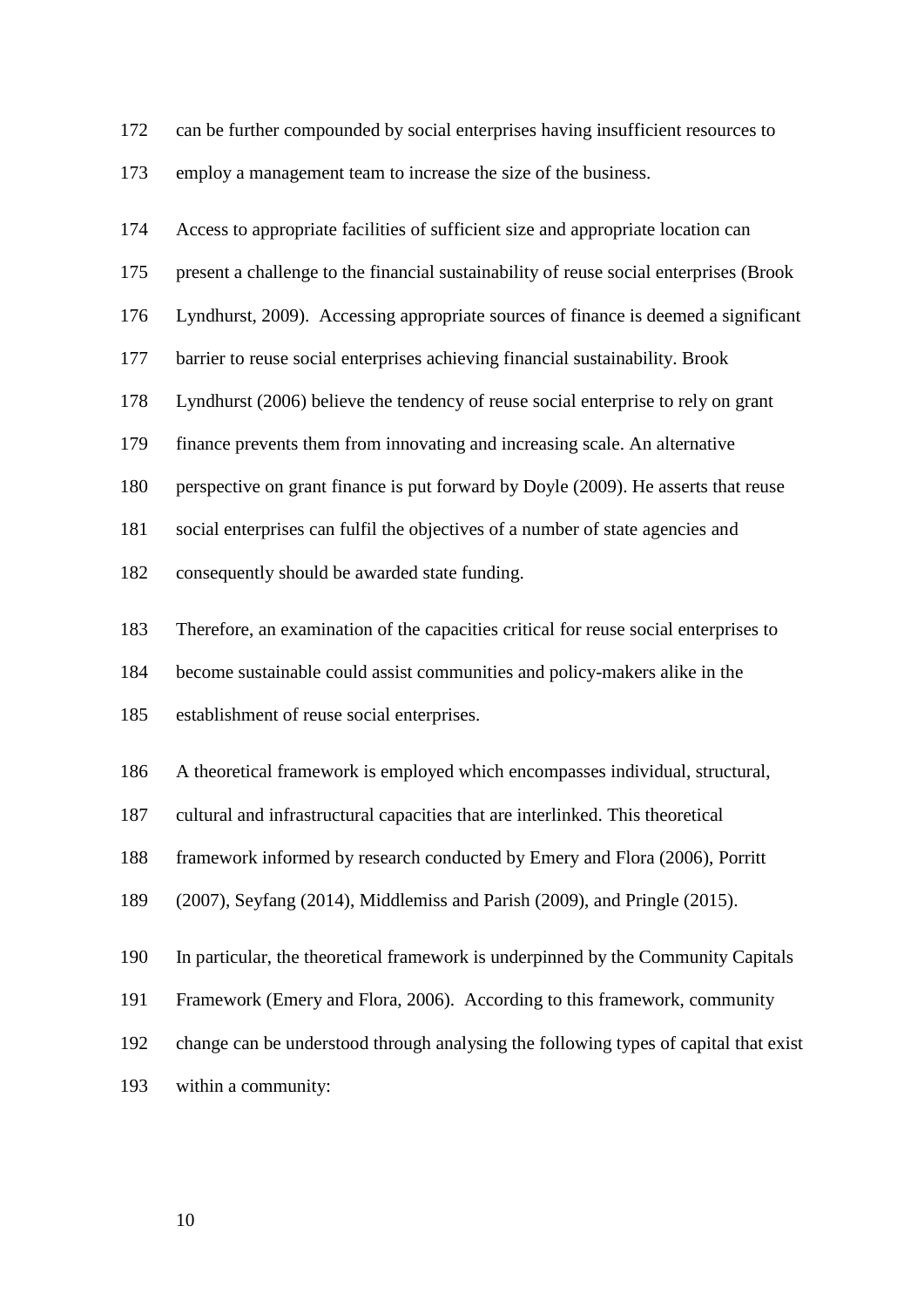| 194 | Natural capital refers to the level of assets associated with a particular           |
|-----|--------------------------------------------------------------------------------------|
| 195 | area. These include amenities, scenery, natural amenities and                        |
| 196 | geographic isolation.                                                                |
| 197 | Cultural capital refers to the how residents of a community comprehend               |
| 198 | society. It influences how and whether people are listened to within a               |
| 199 | community.                                                                           |
| 200 | Human capital is associated with the level of skills and expertise that<br>$\bullet$ |
| 201 | residents possess. This is required to bring about change.                           |
| 202 | Social capital refers to the degree of inter-connectedness between                   |
| 203 | residents and organisations in an area.                                              |
| 204 | Political capital refers to the level of power, and connections to                   |
| 205 | resources and organisations. It also refers to the ability of people to              |
| 206 | articulate their perspectives.                                                       |
| 207 | Financial capital is associated with the level of financial resources                |
| 208 | which can be invested in a range of activities associated with                       |
| 209 | community endeavour.                                                                 |
| 210 | Built capital refers to the infrastructure which is necessary for a                  |
| 211 | community to organise and implement its plans.                                       |
| 212 | The Community Capital Framework informs Pringle's theoretical framework.             |
| 213 | Pringle (2015) cites four categories of capacity which constitute the theoretical    |
| 214 | framework. The first is individual capacity. Pringle (2015) defines individual       |
| 215 | capacity as the level of skills, values and finance that individuals within a        |
| 216 | community possess which can assist in the formation of sustainable development       |
| 217 | initiatives – focusing on renewable energy. Middlemiss and Parrish (2009) assert     |
| 218 | that an individual's social context shapes their capacity to initiate sustainable    |
| 219 | development initiatives. The presence of leaders within communities, who have a      |
| 220 | clear vision for the development of reuse social enterprises, is critical to their   |
| 221 | successful establishment (Brook Lyndhurst, 2007). Successful reuse social            |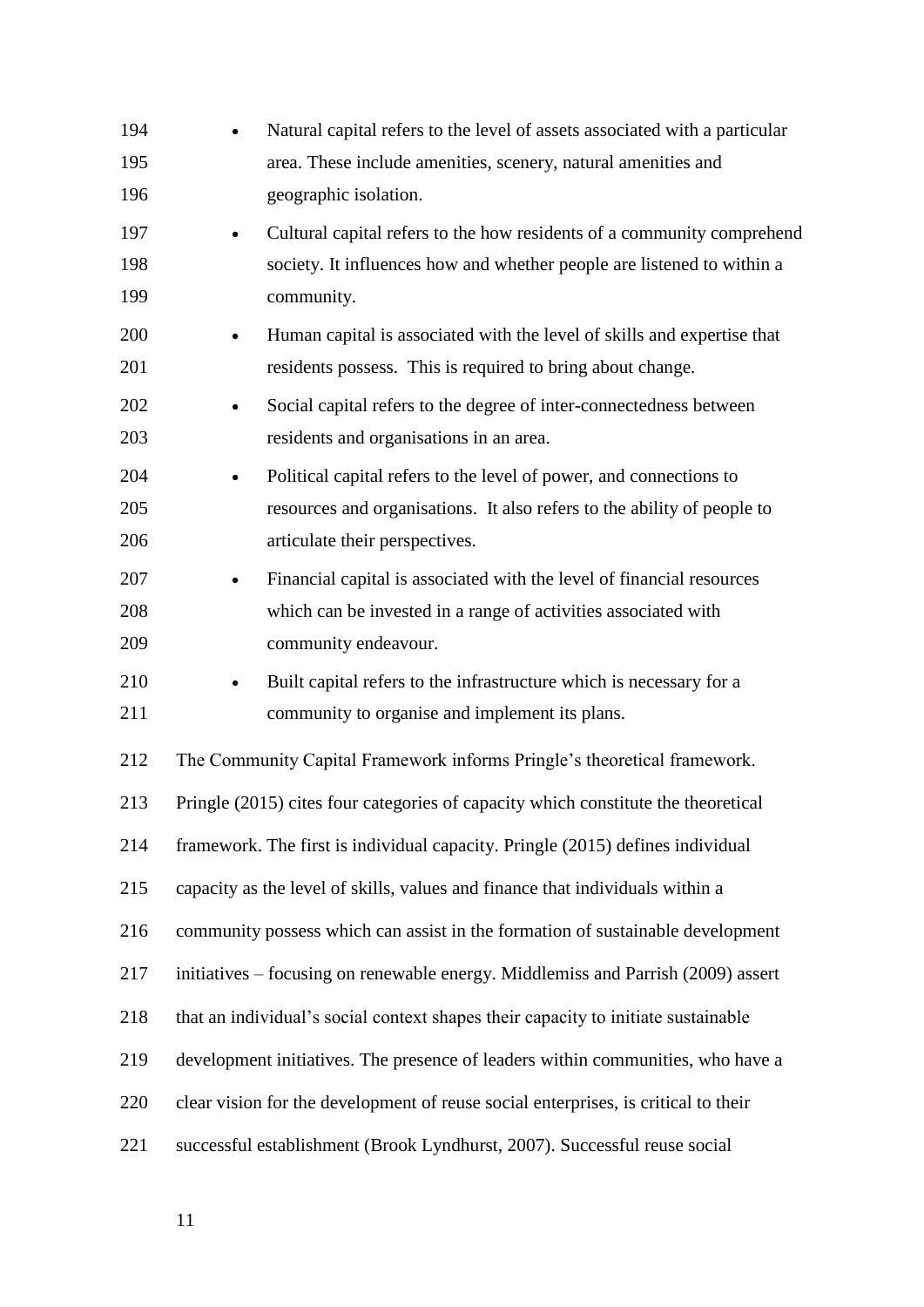enterprises tend to be characterised by possessing effective leaders who have the capacity to secure resources (Connett & Sheehan, 2001). Brook Lyndhurst (2006) identify sustainable reuse social enterprises as possessing effective managers, management structures and processes.

 The second is the structural capacity of a community. This focuses on the culture and values pertaining to organisations within a community that have an influence over communities' efforts to implement sustainable development initiatives (Middlemiss & Parish, 2009). Local development agencies, politicians and state agencies are included in this category (Pringle, 2015). The presence of community organisations and supportive state and local development institutions can contribute to a range of barriers being addressed (Pringle, 2015). State agencies that are supportive towards reuse social enterprises can have a positive influence on the outcomes of reuse sustainable development initiatives (Dedehouanou,1998). However, to maximise the supportive role they can perform requires greater integration between various departments of local government (Yousefpour et al. 2012). Even if there is greater collaboration and integration between departments in local authorities, the framework proposed by Pringle does not acknowledge that some local authorities are more supportive towards working with reuse social enterprises (Resource Futures, 2009). Moreover, some local authorities are not receptive towards bottom-up approaches to addressing waste via the development of reuse social enterprises (Resource Futures, 2009).

 The third is Infrastructural capacity. This refers to the stock of infrastructure that is present in communities which are conducive to the drive to promote sustainability (Pringle, 2015). Adequate space enables reuse entities to store discarded material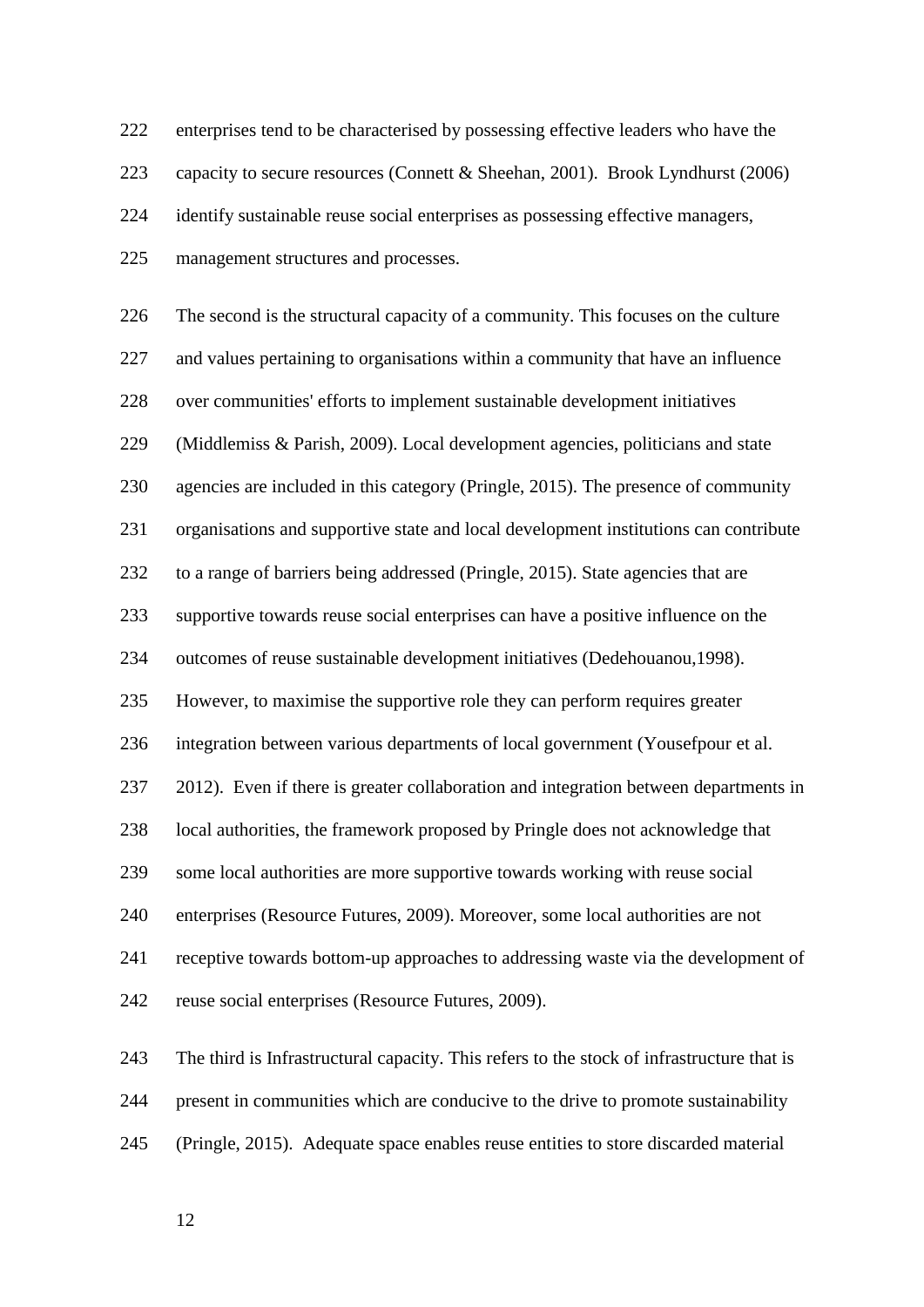246 and products which, over time, could generate income (CWIN, 2016). This study emphasises the importance of the establishment of retail units to sell reuse products to the public (CWIN, 2016). The proximity of reuse facilities, including retail units, to residential areas, contributes to the donation and purchase of reuse products (Steel, 1996).

- Finally, cultural capacity refers to the level of commitment and openness to
- sustainability that exists within a community (Pringle, 2015). Cultural capacity is



influenced by the historical context towards sustainability (Pringle, 2015).

#### **Figure 1: Theoretical Framework, adapted from Pringle (2015)**

 Research indicates that the personal qualities of managers or leaders of social enterprises tend to differ from those of investor-owned businesses (Ridley-Duff and Bull, 2016). The former style of leadership is underpinned by values such as humility, professionalism and calmness (Collins, 2001). Indeed, leaders of social enterprises with these qualities contribute to their sustainability (Jackson et al. 2018). Effective managers of social enterprises require the following attributes: the ability to develop a vision for the organisation; the interest and capacity to develop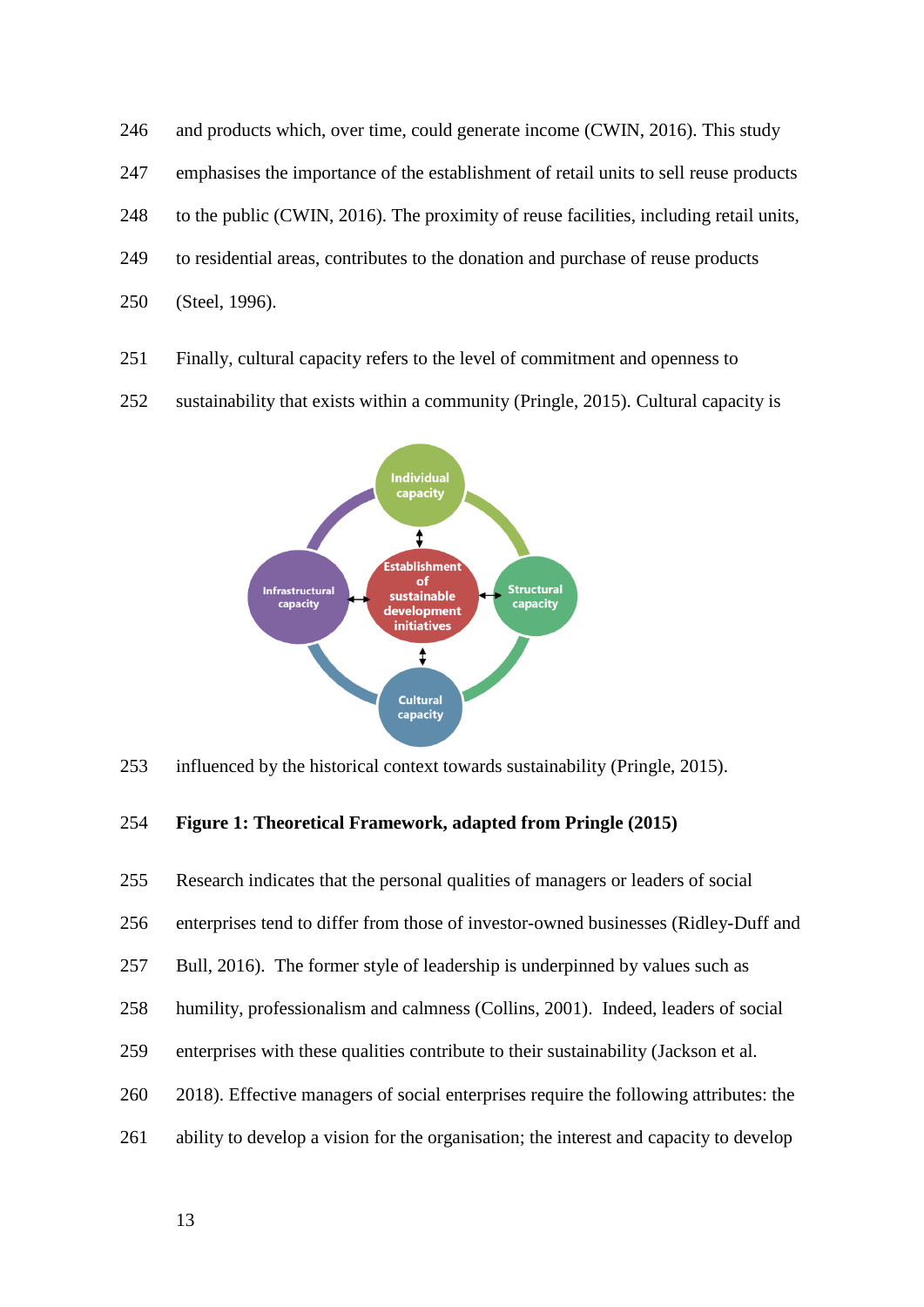- employees and volunteers; a commitment and ability to promote democracy within
- their social enterprise, and the capacity to benefit the community which the social
- enterprise serves (Aziz et al. (2017); and Van Dierendonck, D., and Nuijten I.,
- (2011)). The governance structures of social enterprises require individuals with
- expertise in finance and the capacity to realise the social mission (Mason and
- Royce, 2008).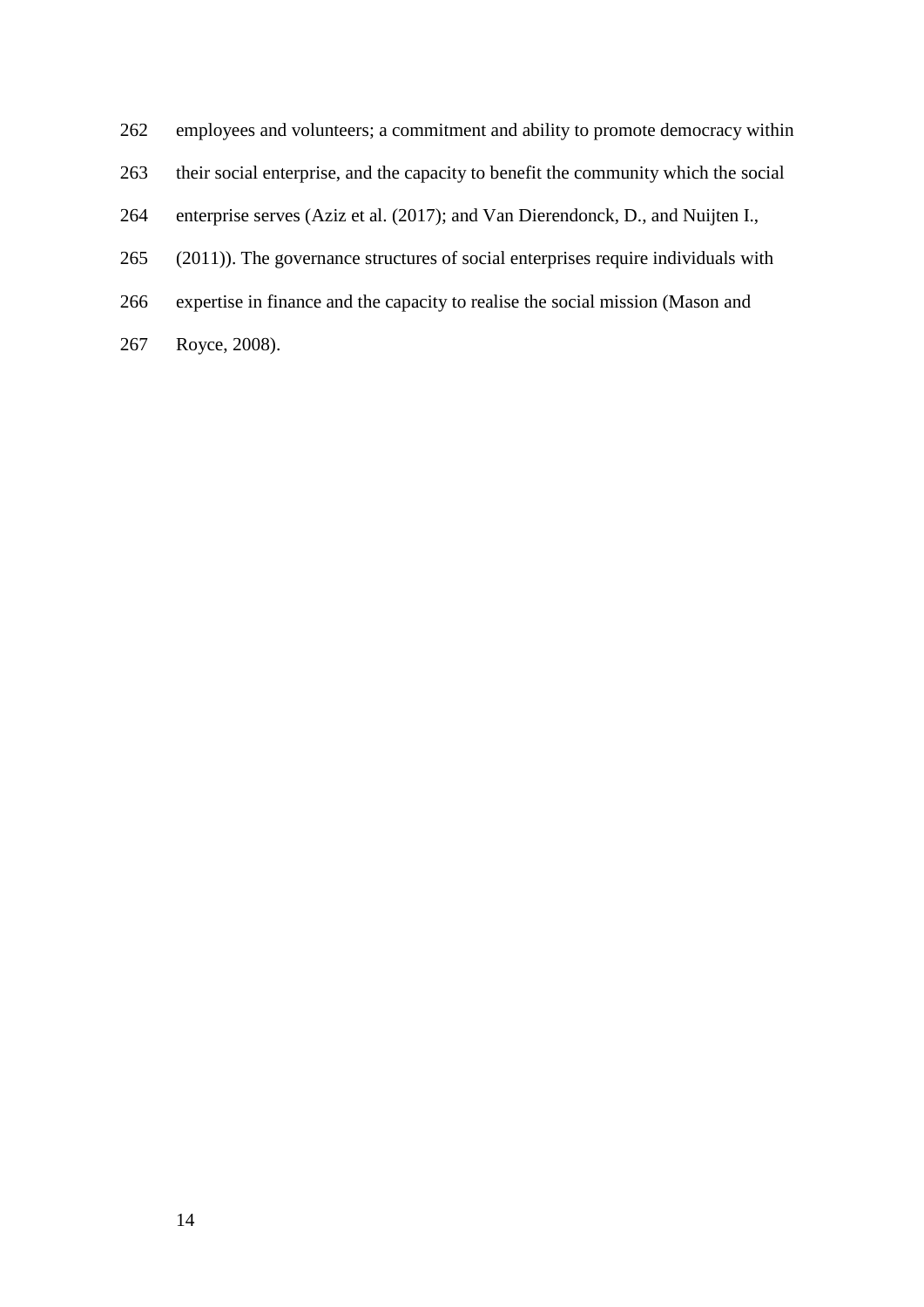# **5. METHODOLOGY**

# 5.1. **Case selection**

| 270 | Seven cases were selected in Ireland for this piece of research. The social            |  |  |  |
|-----|----------------------------------------------------------------------------------------|--|--|--|
| 271 | enterprises were selected because of their varying perceived reasons for               |  |  |  |
| 272 | establishment, varying models of operation and their core organisational objectives.   |  |  |  |
| 273 | Regarding different models of operation, the majority receive state funding from       |  |  |  |
| 274 | national programmes to employ staff, while a minority are dependent on securing        |  |  |  |
| 275 | contracts from local authorities and state agencies to deliver services.               |  |  |  |
| 276 | The seven social enterprises are:                                                      |  |  |  |
| 277 | Boomerang recycling located in the northside of Cork city;                             |  |  |  |
| 278 | Kingdom Revamp based in Castleisland, County Kerry;<br>٠                               |  |  |  |
| 279 | Recycle IT located in Clondalkin, Dublin;<br>٠                                         |  |  |  |
| 280 | Recreate based in Ballymount, Dublin<br>٠                                              |  |  |  |
| 281 | Rediscovery Centre, situated in Ballymun, Dublin;<br>$\bullet$                         |  |  |  |
| 282 | WeShare whose principals live in Dublin;<br>$\bullet$                                  |  |  |  |
| 283 | 4Rs is based in Derry city;<br>٠                                                       |  |  |  |
| 284 | They were selected because of their similar size. For example, none of them employ     |  |  |  |
| 285 | more than fifteen staff. In addition, each of them focuses on a relatively small urban |  |  |  |
| 286 | area compared to their counterparts in other European countries. Indeed, none of       |  |  |  |
| 287 | them operate on a regional basis.                                                      |  |  |  |
| 288 | The table below (Table 1) details the items and materials that are reused by the       |  |  |  |
| 289 | social enterprises.                                                                    |  |  |  |
| 290 | Table 1: Material/items reused                                                         |  |  |  |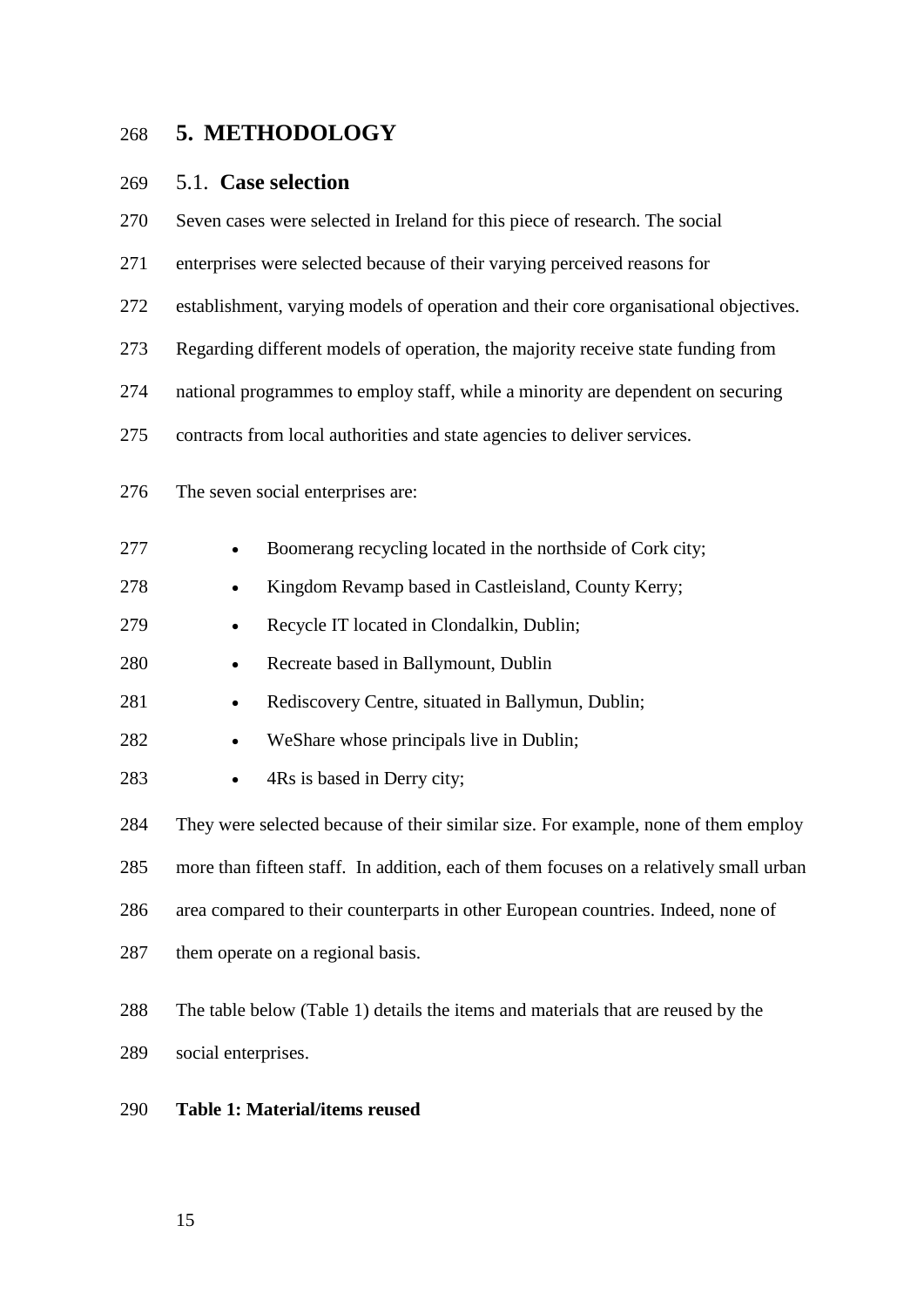| <b>Reuse social enterprise</b> | Item/material                             |
|--------------------------------|-------------------------------------------|
| Boomerang recycling            | Mattresses                                |
| Kingdom Revamp                 | <b>Furniture</b>                          |
| Recycle IT                     | Waste electronic and electrical equipment |
| Recreate                       | Paper, cardboard and fabrics              |
| Rediscovery centre             | Bicycles, clothes, furniture and paint    |
| WeShare                        | Household and personal items              |
| 4Rs                            | Furniture and electrical goods            |

#### 5.2. **Methods**

Twelve semi-structured interviews were held with key individuals who are either

managers, voluntary directors or volunteer leaders associated with the above seven

reuse social enterprises. A few managers of reuse social enterprises said that their

respective management committees would not have time to participate in a focus

group. The interviews were held either in person or over the phone.

#### 5.3. **Data collection and coding**

A list of trigger questions was used to guide the interviews, and some additional

- questions were posed, depending on each interviewee's responses. All interviews
- were audio-recorded and transcribed verbatim.

#### 5.4. **Analysis**

- Qualitative thematic analysis was employed to formulate themes from the
- transcripts (Braun and Clarke, 2006). The process entailed reading each of the
- transcripts a number of times in order to become familiar with the data. The text of
- each of the transcripts was then coded.

# **6. FINDINGS**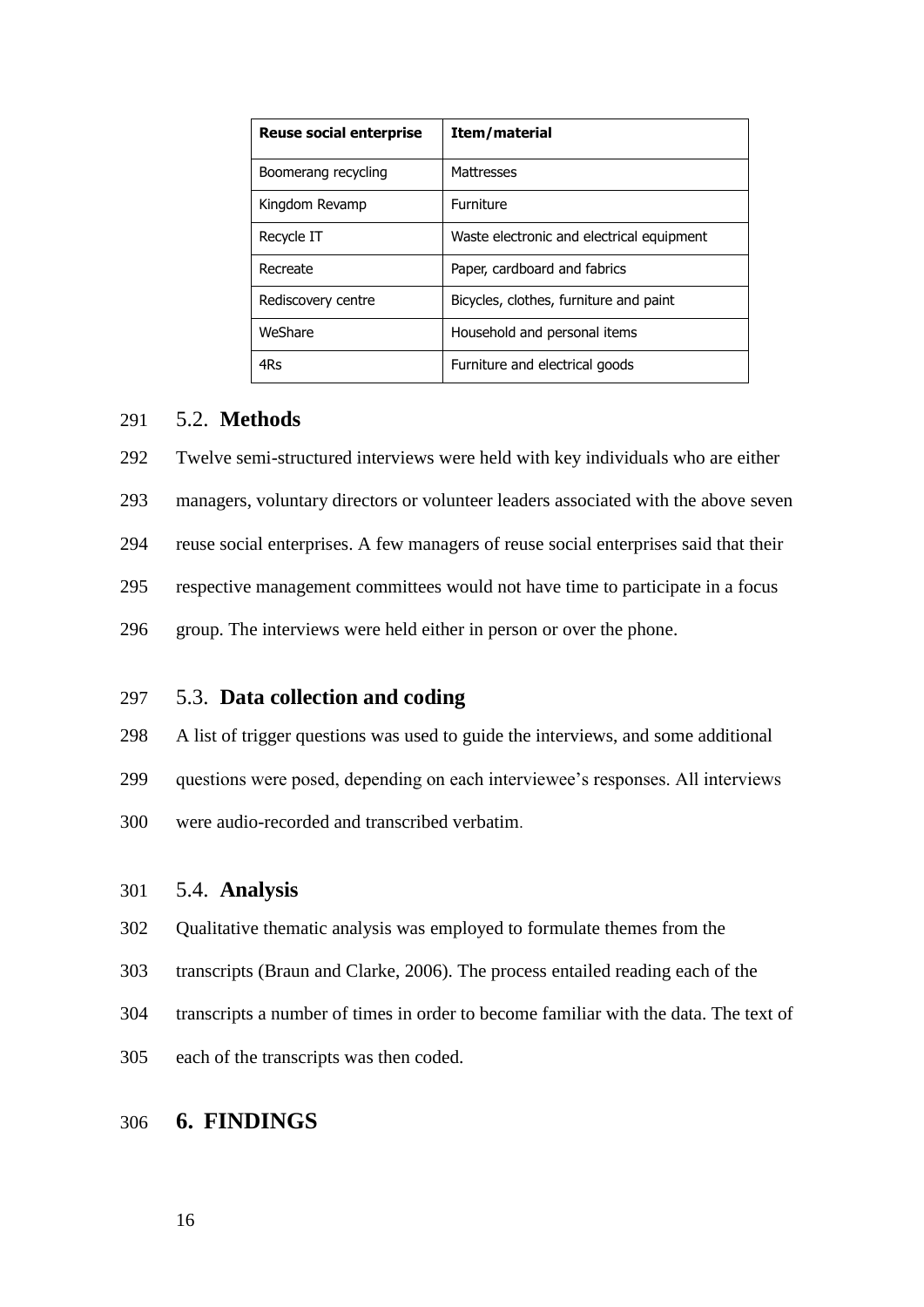The research findings pertain to interviews and focus groups with individuals associated with reuse social enterprises and policy makers. A number of themes are employed to categorise the research findings. The themes are: getting started; organisational development; management; resources; sustainability; relationships; values and policy. The research findings also identify the importance of planning to the establishment of a sustainable reuse social enterprises. The research findings associated with the planning phase is not covered in this paper as it is covered extensively in the literature. The research findings also point to how a culture of consumerism as well as current state policy both serve as a barrier to reuse social enterprises becoming sustainable.

In turn, each of the themes includes a number of sub-themes.

#### 6.1. **Getting started**

#### 6.1.1. Motives

 Interviewees speak of there being multiple motives for establishing reuse social enterprises. The achievement of social objectives are the most commonly cited motives for the establishment of reuse social enterprises. These social objectives are in the main concerned with both employment creation and strengthening the skills of unemployed individuals with a view to securing employment. Furthermore, a number of the social enterprises target their recruitment at marginalised social groups and disadvantaged communities.

 *"The northside of X being very high in youth unemployment. It's somewhere to go when they come out of prison."*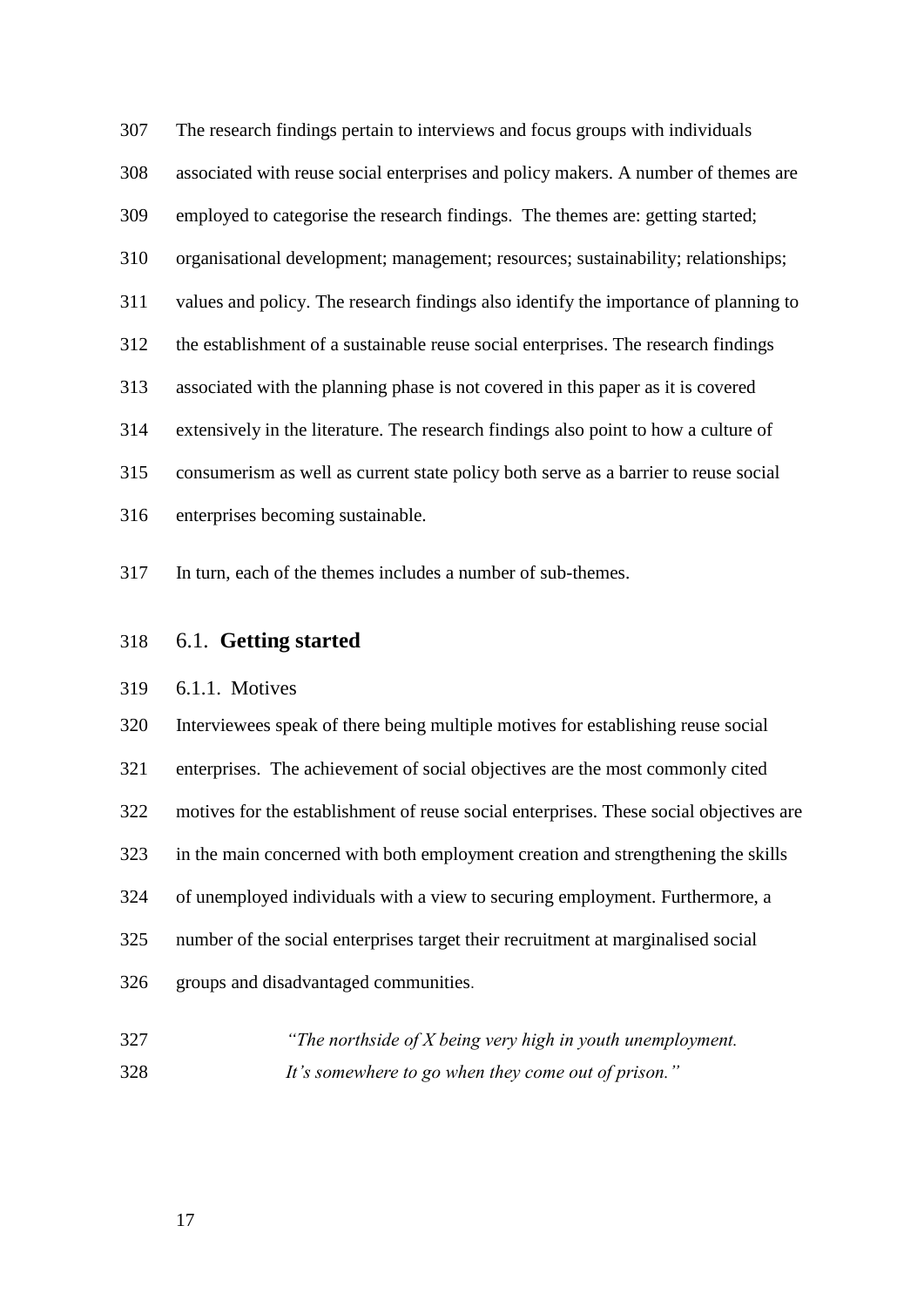| 329 | Other social objectives interviewees cite include: the supply of low-cost furniture to |
|-----|----------------------------------------------------------------------------------------|
| 330 | families experiencing poverty; addressing inter-generational unemployment and          |
| 331 | reducing criminal recidivism and anti-social behaviour.                                |
| 332 | An environmental motive is considered the primary reason for the establishment of      |
| 333 | two reuse social enterprises. This motive encapsulates varying ideological             |
| 334 | perspectives from reducing the incidence of illegal dumping of harmful waste to        |
| 335 | treating waste as a resource.                                                          |
| 336 | "It was before there was any legislation involved in dealing with                      |
| 337 | the waste that we deal with here and around the same time, there                       |
| 338 | had been huge issues with illegal dumping of fridges                                   |
|     |                                                                                        |

- *particularly."*
- Although, the overwhelming majority of social enterprises cited one primary
- objective, they each had subsidiary objectives.
- *"It was a dual motive and it would be environmental and social."*
- The table below (Table 2) provides an overview of the incidence of each of the
- primary motives for establishing reuse social enterprises.

#### **Table 2: Primary motive establishment reuse social enterprise**

| <b>Primary motive</b>                    | <b>Number of social</b><br>enterprises |
|------------------------------------------|----------------------------------------|
| Fulfilling social or economic objective  | 4                                      |
| Safeguarding the environment             |                                        |
| Promoting an alternative economic system |                                        |

#### 6.1.2. Pre-development

Half of the interviewees acknowledge the importance of undertaking a feasibility

study and business plan prior to the commencement of operations.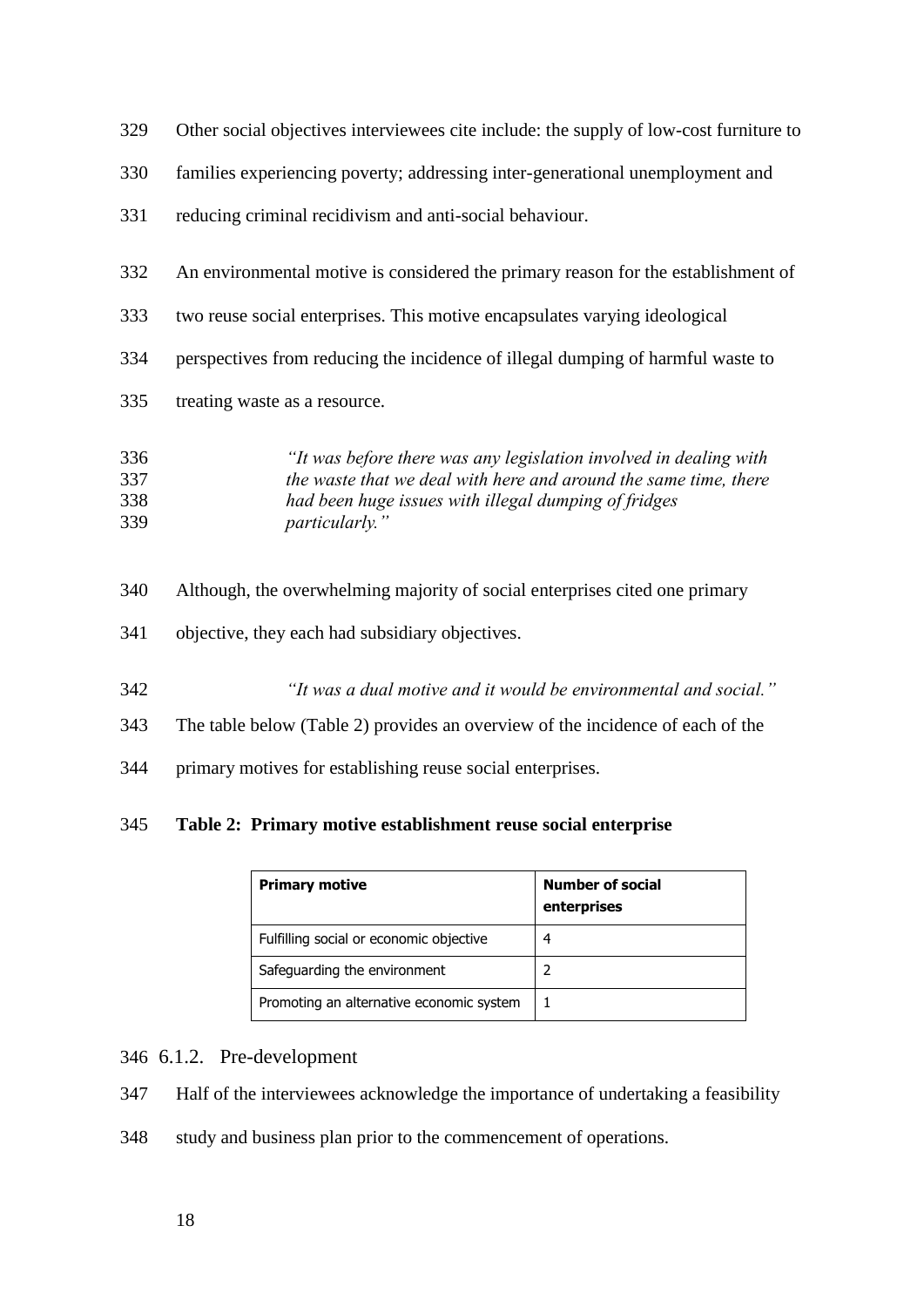#### *"We were so glad that we did a business plan and we learned a lot from a social enterprise in the UK. We believe that this prevented us from making a load of mistakes."*

- Indeed, one interviewee refers to the time and resources invested in doing a business
- plan as reducing the risk of the social enterprise failing.
- *"I have seen social enterprises get into all sorts of problems from not taking the time to do a plan."*

#### 6.2. **Organisational development**

- 6.2.1. Strategic expertise
- According to a small number of interviewees, directors who have the requisite
- knowledge and expertise are required to ensure the organisation fulfils its mission.
- The same cohort of interviewees refer to the board of a social enterprise having
- directors with the following expertise: business expertise; knowledge of
- employment law; social enterprise expertise; knowledge of governance and
- expertise in the relevant social enterprise activity.
- Regarding the level of expertise required by community representatives serving as
- directors, interviewees express two contrasting points of view. One perspective
- speaks of these directors having the requisite expertise prior to participating on a
- board. The other perspective considers that the role of the social enterprise is to
- provide community representatives with the necessary skills and expertise to
- effectively participate on a board. By undertaking the latter course of action, this
- can contribute to boards of social enterprises achieving balanced representation.
- 6.2.2. Operational expertise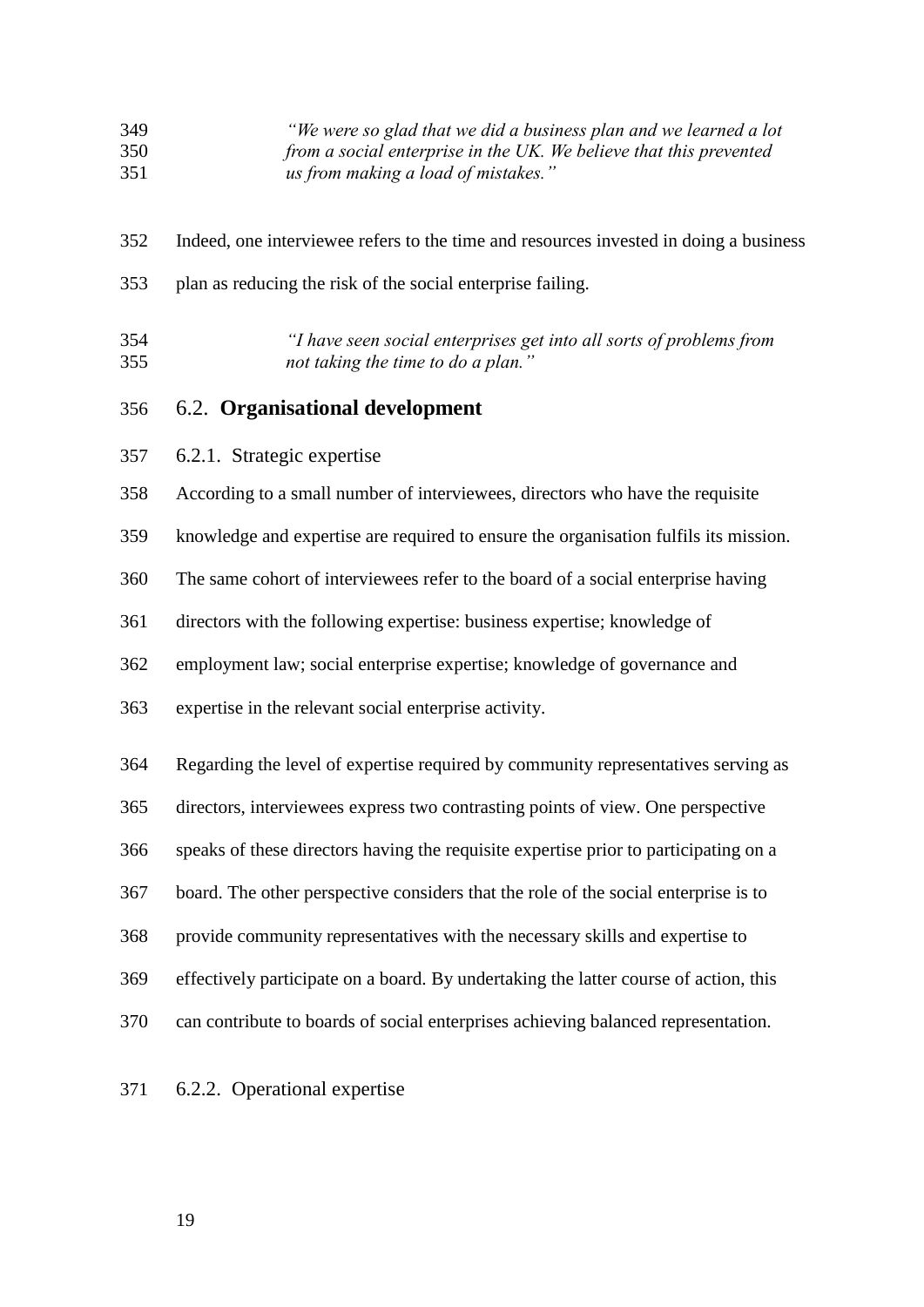| 372                      | According to the overwhelming majority of interviewees, staff with expertise and                                                                                                                                                                  |
|--------------------------|---------------------------------------------------------------------------------------------------------------------------------------------------------------------------------------------------------------------------------------------------|
| 373                      | skills relating to their respective social enterprise activity perform a central role in                                                                                                                                                          |
| 374                      | the social enterprise fulfilling its mission.                                                                                                                                                                                                     |
| 375<br>376<br>377<br>378 | "I've been in the recycling industry for a number of years. I've<br>been to a number of countries and it was all within the waste<br>recycling sector. The knowledge acquired certainly is having a<br>positive impact on the social enterprise." |
| 379                      | Interviewees detail a number of benefits from employing staff with expertise                                                                                                                                                                      |
| 380                      | relating to the social enterprise activity.                                                                                                                                                                                                       |
| 381<br>382               | The opportunity to train formerly unemployed staff a range of skills on<br>site.                                                                                                                                                                  |
| 383                      | The capacity to diversify into producing new products which can                                                                                                                                                                                   |
| 384                      | strengthen its financial sustainability.                                                                                                                                                                                                          |
| 385<br>386               | Knowledge of environmental regulation reduces the reliance on external<br>consultants.                                                                                                                                                            |
| 387<br>388               | Knowledge of the markets enables social enterprises to secure the best<br>$\bullet$<br>prices for recycled material.                                                                                                                              |
| 389                      | A number of interviewees cite other types of expertise as being key to maintaining a                                                                                                                                                              |
| 390                      | sustainable social enterprise. These include: financial management; marketing; and                                                                                                                                                                |
| 391                      | the capacity to measure impact; generic business expertise and logistics.                                                                                                                                                                         |
| 392<br>393               | "You would also need somebody that would have a good business<br>acumen"                                                                                                                                                                          |
| 394<br>395<br>396        | "The key skills in getting the social enterprise up was financial<br>management, business and knowledge of the industry. They are<br>key skills in keeping the social enterprise successful."                                                     |
| 397                      | Four interviewees are of the opinion that reuse social enterprises encounter a greater                                                                                                                                                            |

number of challenges than investor-owned businesses. These include: being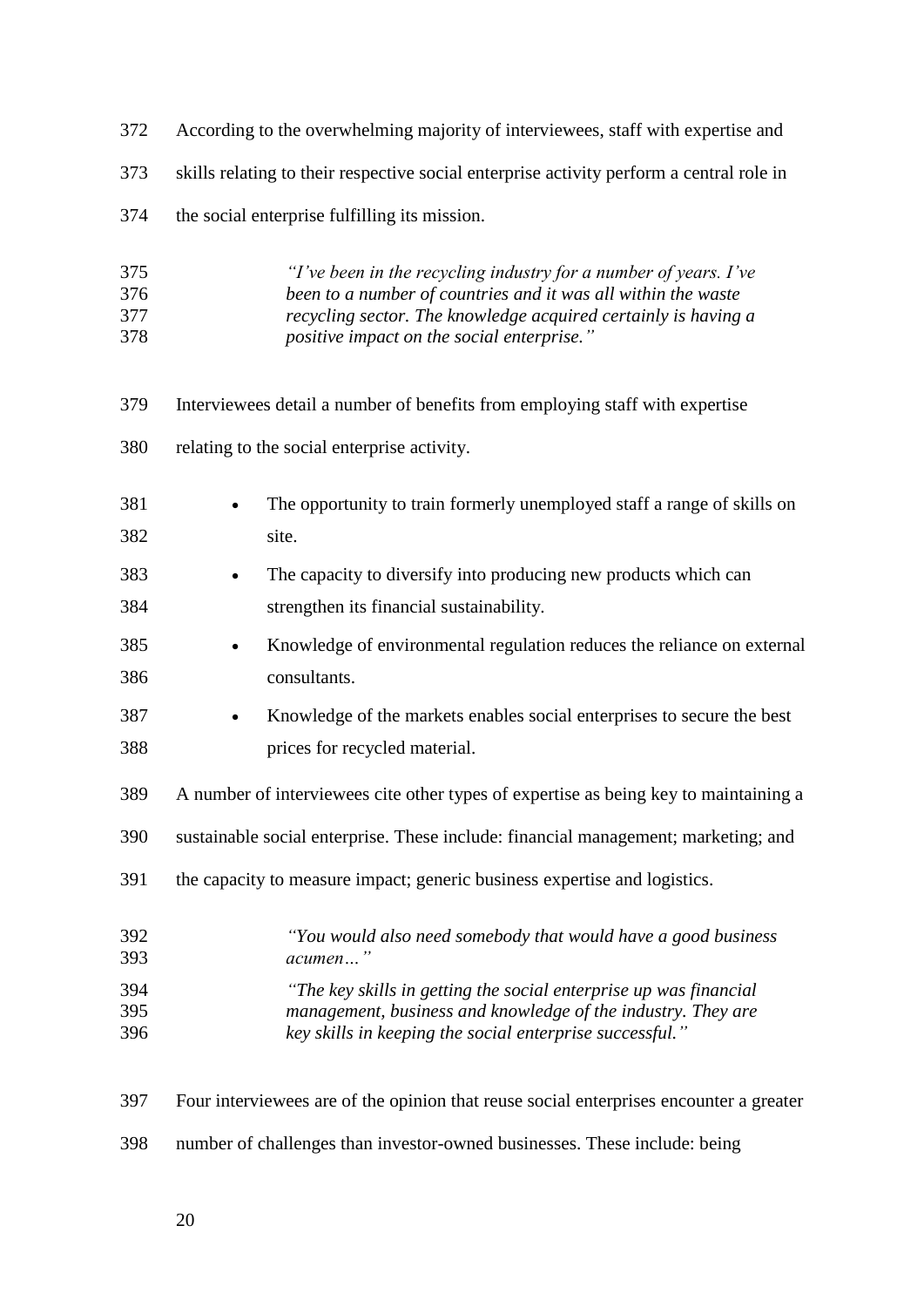restricted to employing lower skilled staff; barriers to staff acquiring new skills; the

challenging behaviour of a proportion of staff that were formerly unemployed; the

reluctance of a proportion of staff to address their literacy issues, and the

- requirements of funders. Consequently, two interviewees speak of the importance of
- social enterprises employing key staff who have experience of supervising staff that
- were formerly long-term unemployed.

#### 6.2.3. Equilibrium

- Several Interviewees acknowledge how social enterprise, in aiming to realise a
- social objective while simultaneously achieving financial sustainability, can
- encounter a number of organisational challenges. According to two interviewees,
- reuse social enterprises can encounter staff productivity issues when they either
- diversify into new market niches or increase the level of activity. The same
- interviewees acknowledge that a balance needs to be achieved in acknowledging the
- issues certain staff may experience, while at the same time expecting staff to
- become more productive after receiving supports.
- *"We had quite a low burden of financial administration because we have a couple of big customers. We've gone from that model into servicing and charging householders. This has placed more demands on our staff."*
- Three interviewees refer to the challenge social enterprises encounter in realising
- their environmental objectives when their main funder demands more of a focus on
- generating income.
- *"It's maybe moving into what you would call a normal business, objectives of driving the sales side and they're not able to focus at all or use the environmental message to explain what they do."*
- 6.3. **Management**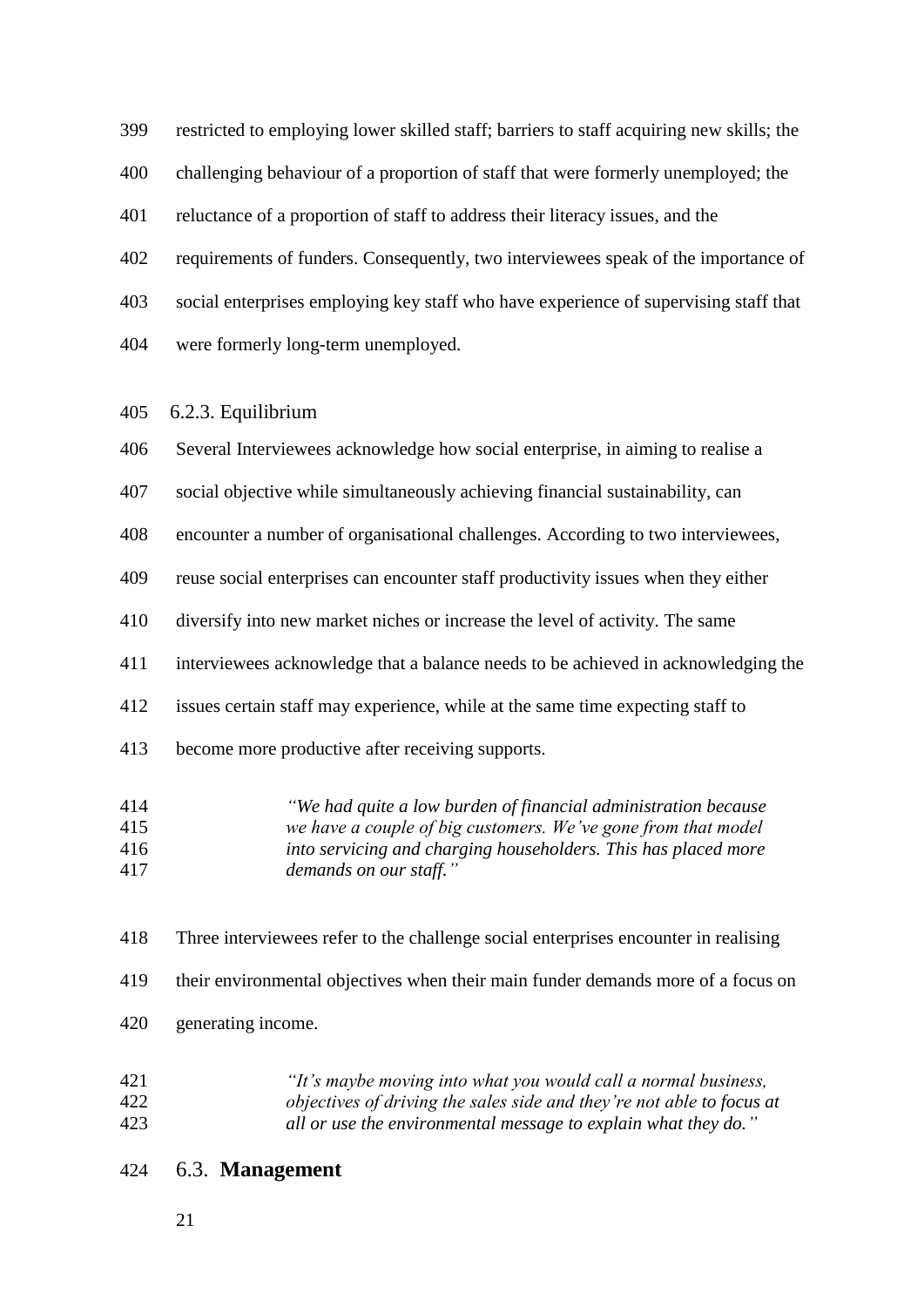The theme of management is covered under the five sub-themes below.

| 426                      | 6.3.1. Committed                                                                                                                                                                                                                                                         |
|--------------------------|--------------------------------------------------------------------------------------------------------------------------------------------------------------------------------------------------------------------------------------------------------------------------|
| 427                      | Persistence and tenacity are key attributes of managers, according to four                                                                                                                                                                                               |
| 428                      | interviewees. One of them considers managers who are passionate about improving                                                                                                                                                                                          |
| 429                      | the lives of marginalised groups as being another important attribute.                                                                                                                                                                                                   |
| 430<br>431               | "Constant dripping water on a stone. It will wear the stone<br>eventually, if you keep at it, your message will get across."                                                                                                                                             |
| 432                      | They acknowledge how these attributes are pivotal to achieving the objectives of                                                                                                                                                                                         |
| 433                      | reuse social enterprises. In particular, persistence and tenacity are considered                                                                                                                                                                                         |
| 434                      | necessary attributes to secure resources, including facilities.                                                                                                                                                                                                          |
| 435                      | 6.3.2. Inclusive                                                                                                                                                                                                                                                         |
| 436                      | According to two interviewees, managers who create an inclusive work                                                                                                                                                                                                     |
| 437                      | environment tend to gain the co-operation of staff. One interviewee emphasises the                                                                                                                                                                                       |
| 438                      | priority that he placed on creating a team. This entails informing all of the staff and                                                                                                                                                                                  |
| 439                      | participants of the sales targets. They are informed of how attaining the targets                                                                                                                                                                                        |
| 440                      | ensures that the social enterprise is financially sustainable for another year.                                                                                                                                                                                          |
| 441<br>442<br>443<br>444 | "I've actually got buy-in from all the individuals and I tell them<br>what we are trying to do, I tell them why I'm trying to do it. I tell<br>them the numbers that we have to achieve, the reasons why we<br>have to achieve it, and they feel a part of the project." |
| 445                      | One interviewee mentions that the manager can communicate to create an inclusive                                                                                                                                                                                         |
| 446                      | work environment. Two interviewees acknowledge how holding formal                                                                                                                                                                                                        |
| 447                      | communication is not as effective an approach as holding informal meetings with                                                                                                                                                                                          |
| 448                      | many of the staff of reuse social enterprises.                                                                                                                                                                                                                           |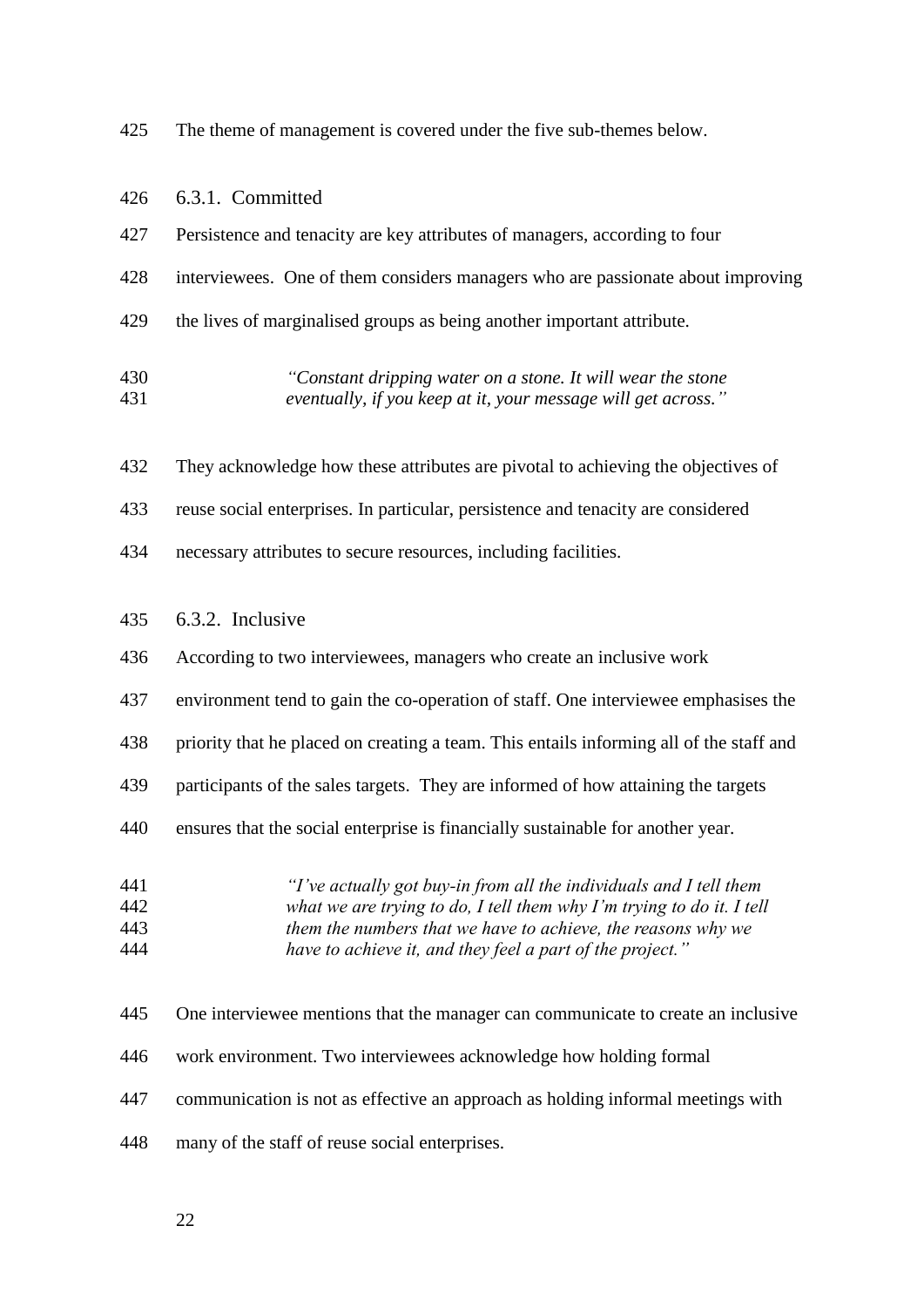- The point is made that many of the staff are encountering a range of challenges to work either part or full-time. Two managers comment on how managers need to be mindful of the background of some of the staff.
- *"The key thing to addressing these challenges is good common-sense management."*
- According to two interviewees, a successful manager of a reuse social enterprise needs to have good inter-personnel skills. One interviewee makes the point that management styles practiced in the private sector tend not to be suited to reuse social enterprises.
- 6.3.3. Proactive
- Two interviewees acknowledge the role managers play in seeking resources for
- reuse social enterprises. They both mention that some reuse managers proactively
- seek resources from a number of funding bodies. Interviewees comment on
- managers requiring the capacity to seek resources from different funding bodies.
- This can often require the message being altered to suit the funder.
- 6.3.4. Influential
- Three interviewees emphasise the importance of managers being able to influence different stakeholders to assist in developing the reuse social enterprise. With regard to staff, managers aim to motivate workers who can sometimes exhibit challenging behaviour.
- *"I suppose a key role is to motivate staff. They are the frontline and the people who are selling the concept to the public which is very critical."*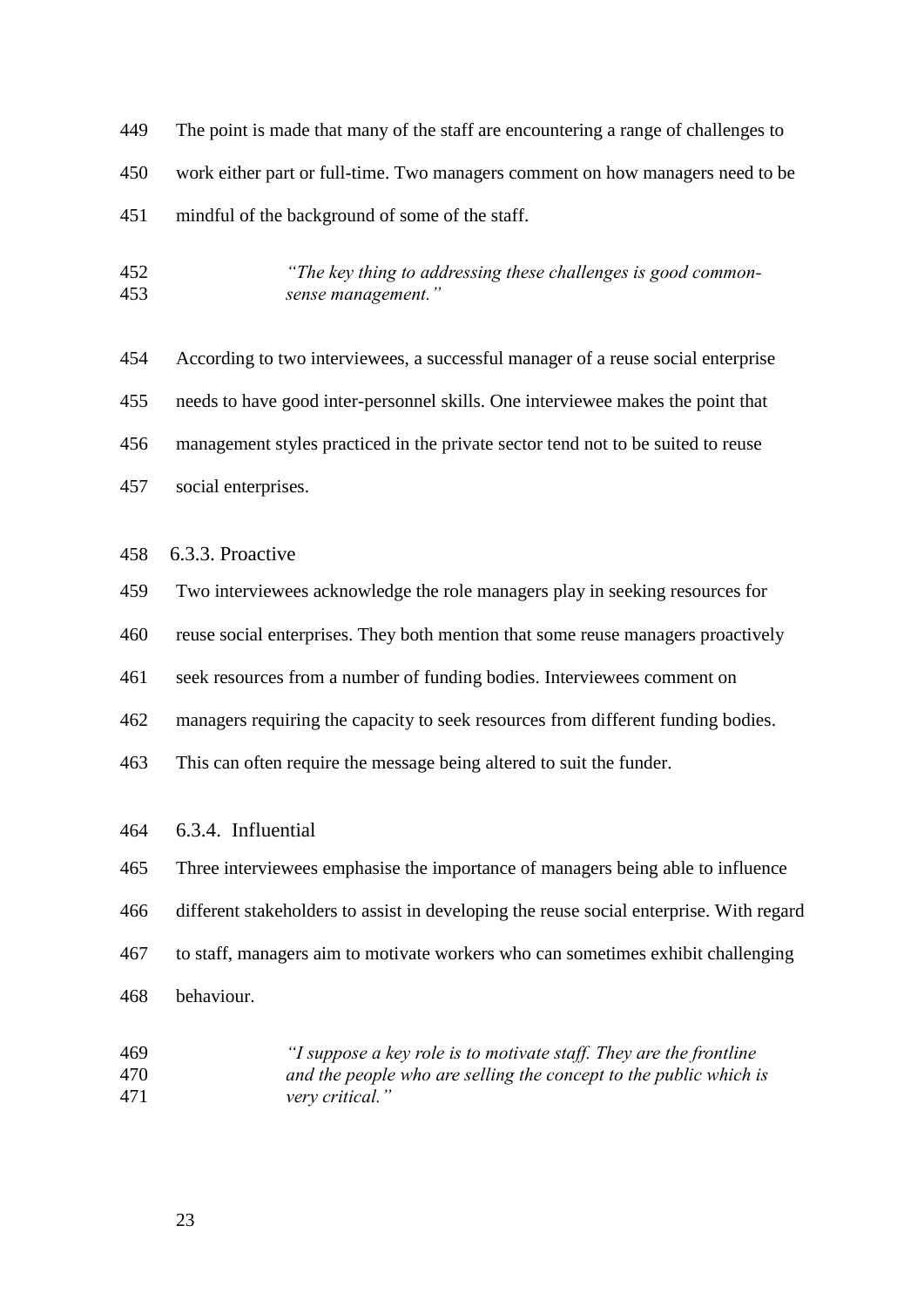| 472 | The same interviewees refer to managers having the ability to influence potential |
|-----|-----------------------------------------------------------------------------------|
| 473 | benefactors, including local authorities, to provide support. In particular, the  |
| 474 | manager needs to convince senior local authority officials that the reuse social  |
| 475 | enterprise is viable and attains the objective it sets.                           |

 *"Convincing local authority that this was something that was viable and that could be supported."* 

#### 6.3.5. Empathic

Two interviewees emphasise how their having experienced discrimination allows

them to be more effective managers. They spoke of this having an influence over

how the social enterprise operates.

## 6.4. **Resources**

6.4.1. Facility

Five interviewees acknowledge how a facility can either enable the social enterprise

- to attain its objectives or can stymie it. Two interviewees comment on how
- acquiring a facility, at a reasonable rent, can strengthen the financial sustainability
- of the reuse social enterprise. In relation to design, if the facility has scope for either
- the building of an extension or inserting a mezzanine floor, this can enable the
- social enterprise to diversify its operations and handle a greater volume of material.
- *"We're recently putting in another floor on it in order to increase the floor space in there to do a bit more of in-house, if you'd like*
- *to call it scavenging, or you know extracting components and so on, so we're gearing up better for that as well."*
- For two social enterprises, the lack of space in its facility results in having to turn down the offer of valuable discarded goods.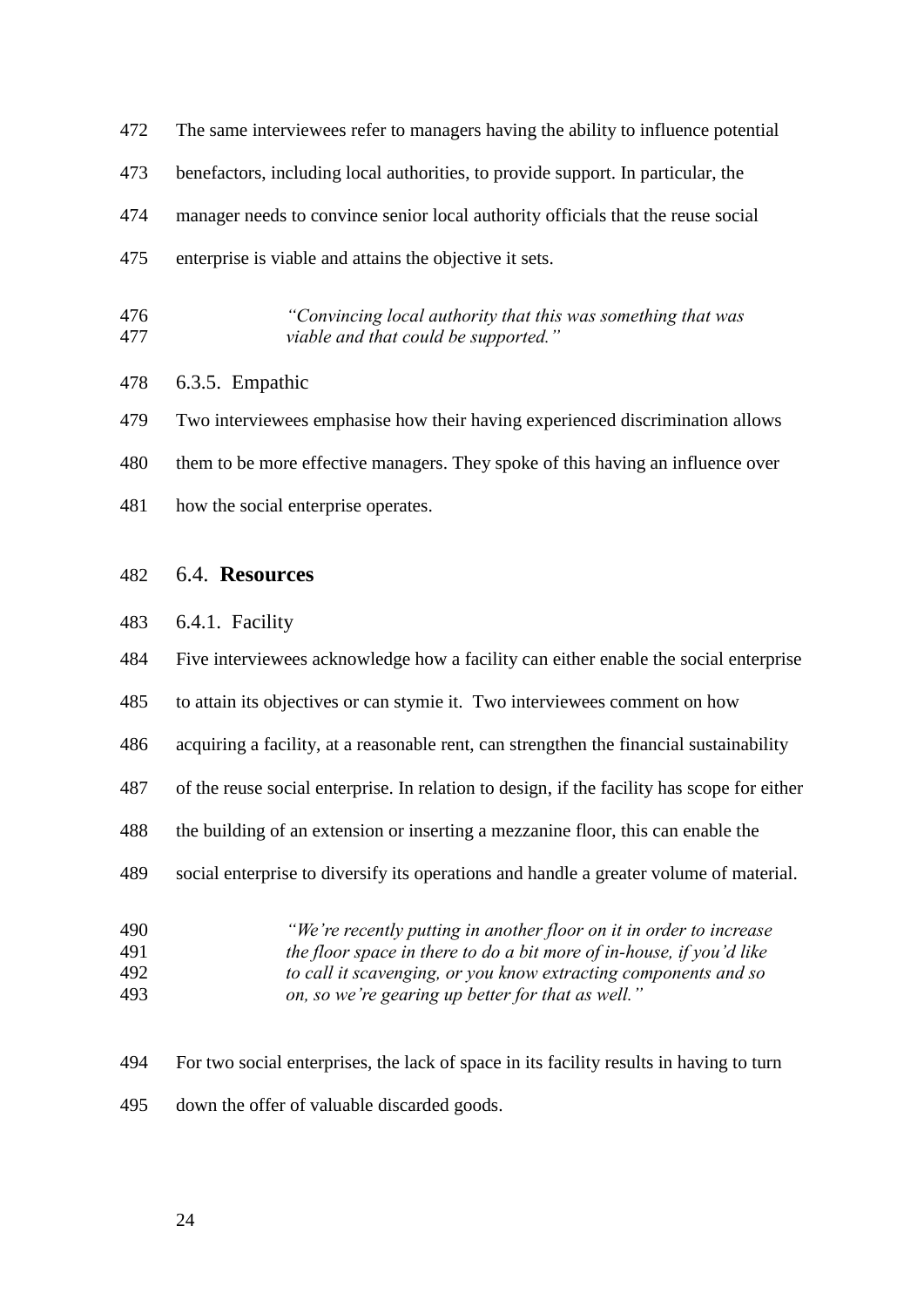| 496<br>497<br>498 | "There are times there where we've had to just pass material on<br>because we had no storage capacity and we would have made<br>more money out of it if we had been able to do a better space." |
|-------------------|-------------------------------------------------------------------------------------------------------------------------------------------------------------------------------------------------|
| 499               | This is adversely impacting on the financial sustainability of both social enterprises.                                                                                                         |
| 500               | In addition to ample space, three interviewees comment on how the location of a                                                                                                                 |
| 501               | facility has a bearing on a social enterprise attaining its objectives. One interviewee                                                                                                         |
| 502               | refers to the inability of securing a facility in its targeted marginalised area. The                                                                                                           |
| 503               | same person comments how this made it more difficult to promote recycling in its                                                                                                                |
| 504               | targeted marginalised area.                                                                                                                                                                     |
| 505<br>506<br>507 | "Ideally, we would have wanted a premises within the Rapid Area<br>that we were set up to serve but there was nothing available, there<br>was no premises whatsoever up there"                  |
| 508               | Three interviewees comment on how the location of a facility has a bearing on the                                                                                                               |
| 509               | financial sustainability of the social enterprise.                                                                                                                                              |
| 510<br>511<br>512 | "We were struggling last year while we were up in the industrial<br>unit, we're now on the street and we're hitting our targets in terms<br>of money."                                          |
| 513               | One interviewee acknowledges how the design of a facility can impact on staff                                                                                                                   |
| 514               | morale.                                                                                                                                                                                         |
| 515<br>516<br>517 | "The environment wasn't great above either because we were in<br>an industrial unit, there was no windows, there was no heating,<br>you know this type of thing."                               |

The establishment of reuse facility beside civic amenity centres would increase

reuse rates in Ireland, according to one interviewee.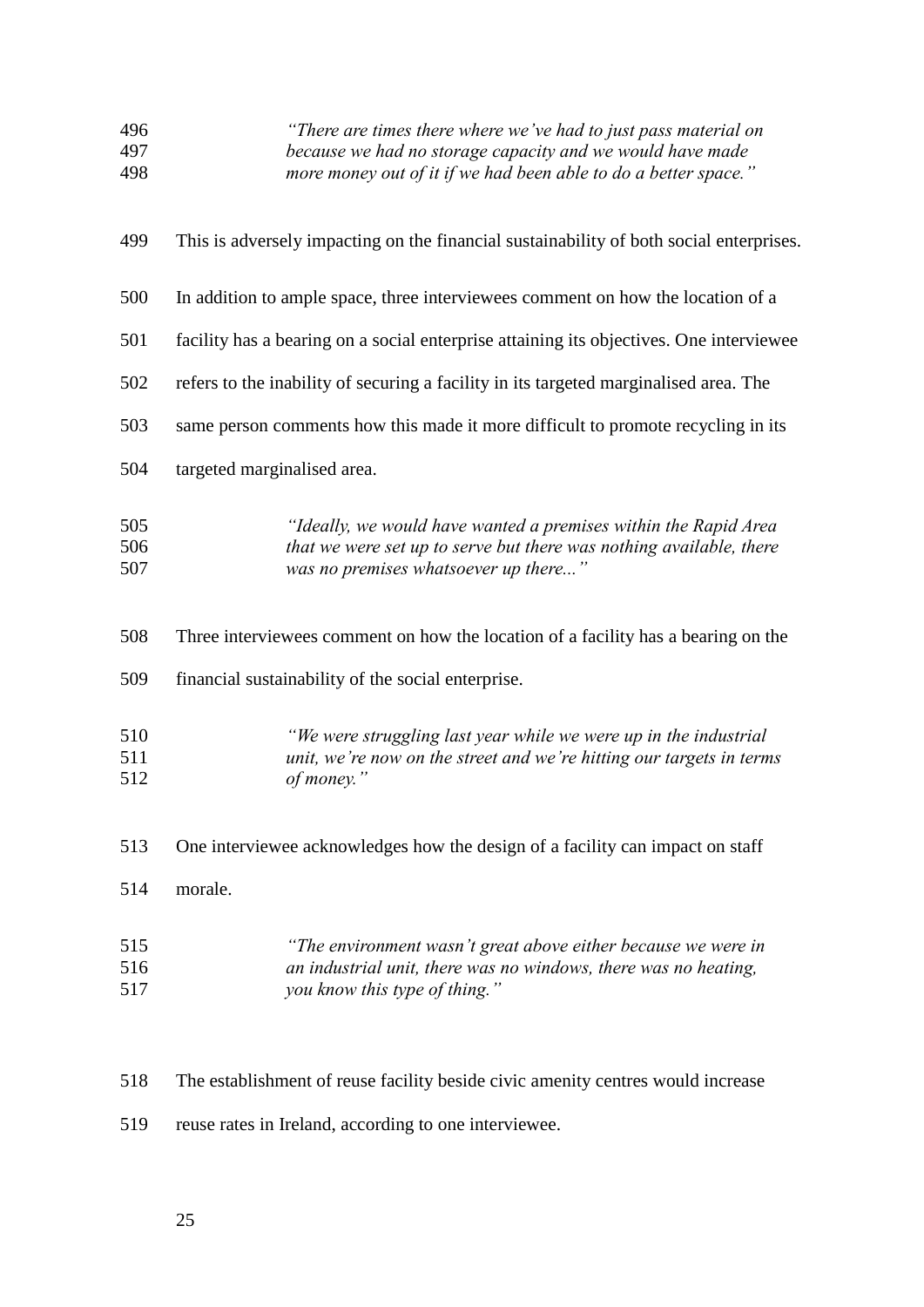| 520 | "It's providing covered space, it's making it a priority in civic |
|-----|-------------------------------------------------------------------|
| 521 | amenity sites. This entails properly protecting equipment and     |
| 522 | goods that go into civic amenities so they can be reused."        |

#### 6.4.2. Credibility

- Two interviewees speak of how they believe some senior local authority officials
- are sceptical of the capacity of reuse social enterprises to provide an efficient
- service on behalf of local authorities. One interviewee refers to how securing
- national funding enhanced the reputation of the social enterprise among senior local
- authority personnel. According to two interviewees, a social enterprise has to gain
- credibility.

#### *"Now we have established a good track record, which is good but had to be earned, and so that adds to your credit when seeking to expand."*

#### 6.5. **Sustainability**

#### 6.5.1. Cost base

- According to a number of interviewees, managers of reuse social enterprises are
- noting a significant increase in operational costs.
- 6.5.2. Labour subsidy
- Five interviewees acknowledge how funding from the Pobal Community Services
- 539 Programme  $(CSP)$  <sup>1</sup> is critical to the financial sustainability of social enterprises.
- (Pobal allocates funding on behalf of the Government and the EU to community
- companies and co-operatives to support social inclusion and local development.)

 $\overline{a}$ 

 The Community Services Programme (CSP) supports community companies and co-operatives to deliver local social, economic and environmental services that tackle disadvantage. It provides funding as a contribution towards the cost of employing a manager and full-time equivalent (FTE) positions. https://www.pobal.ie/programmes/community-servicesprogramme-csp/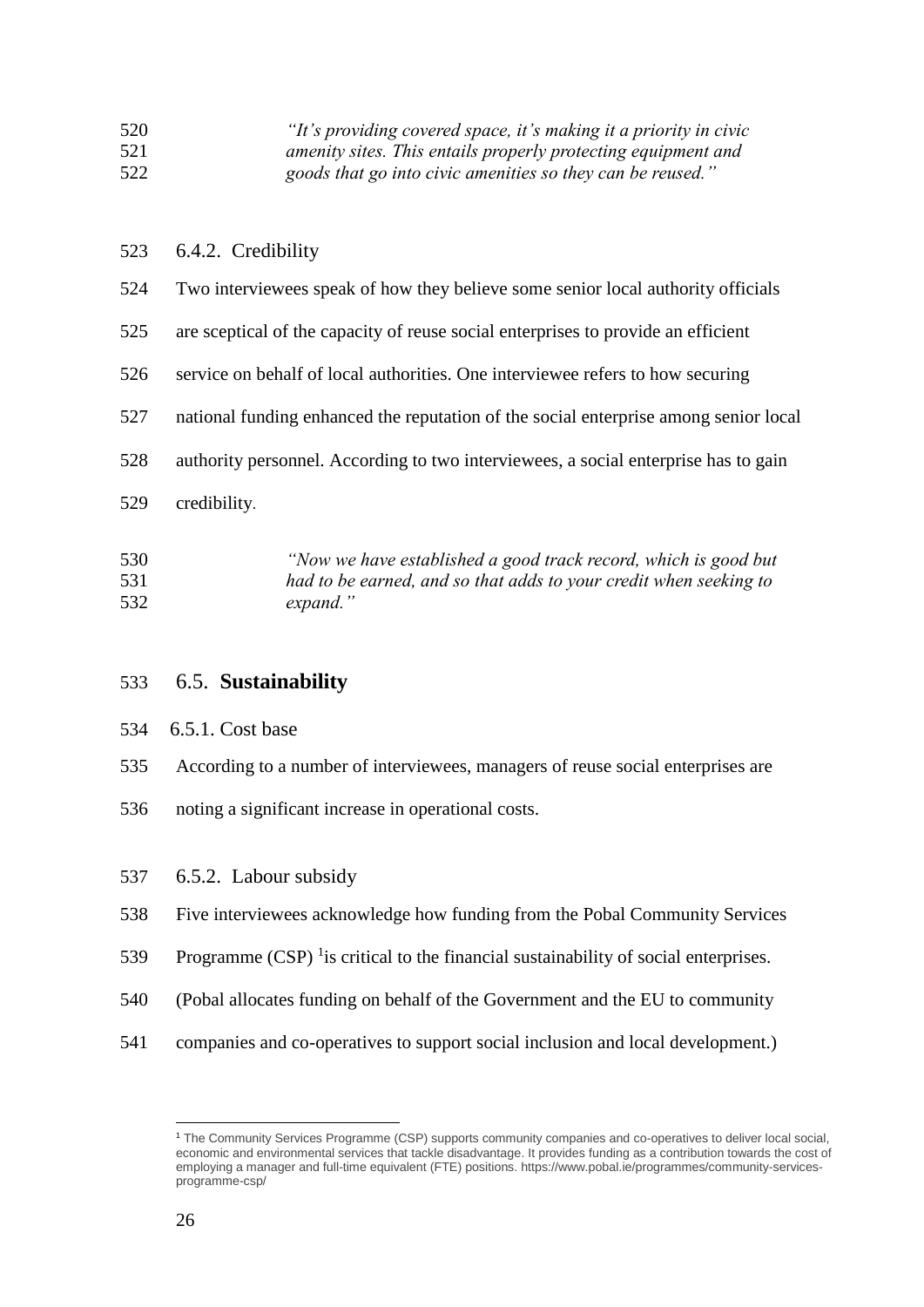The same interviewees emphasise the negative impact on the financial sustainability of social enterprises of the Pobal CSP wage grant not being pegged to increases in the national minimum wage.

- *"You see, the minimum wage when we started was €8.65 and now it's €9.55, the government don't pay the difference."*
- The same interviewees assert that the Pobal CSP wage grant needs to be increased to keep pace with the minimum wage. Furthermore, three interviewees believe that Pobal needs to reinstate the material grant.
- 6.5.3. Labour market
- Five interviewees acknowledge that with a significant reduction in unemployment

levels, social enterprises are not able to provide the wage levels being offered by

- investor-owned companies. Consequently, reuse social enterprises are less likely to
- attract skilled staff in times of economic prosperity than during the period of the
- economic downturn when unemployment was far higher.
- A proportion of social enterprises utilise employment activation programmes to
- provide the necessary labour. A number of interviewees comment that this cohort
- can experience a range of personal issues which can affect their ability to be
- productive.
- *"So the people who are being taken onto the Tús programme would have significantly more issues than we would have seen two or three years ago."*

#### 6.6. **Relationships**

- 6.6.1. Community
	-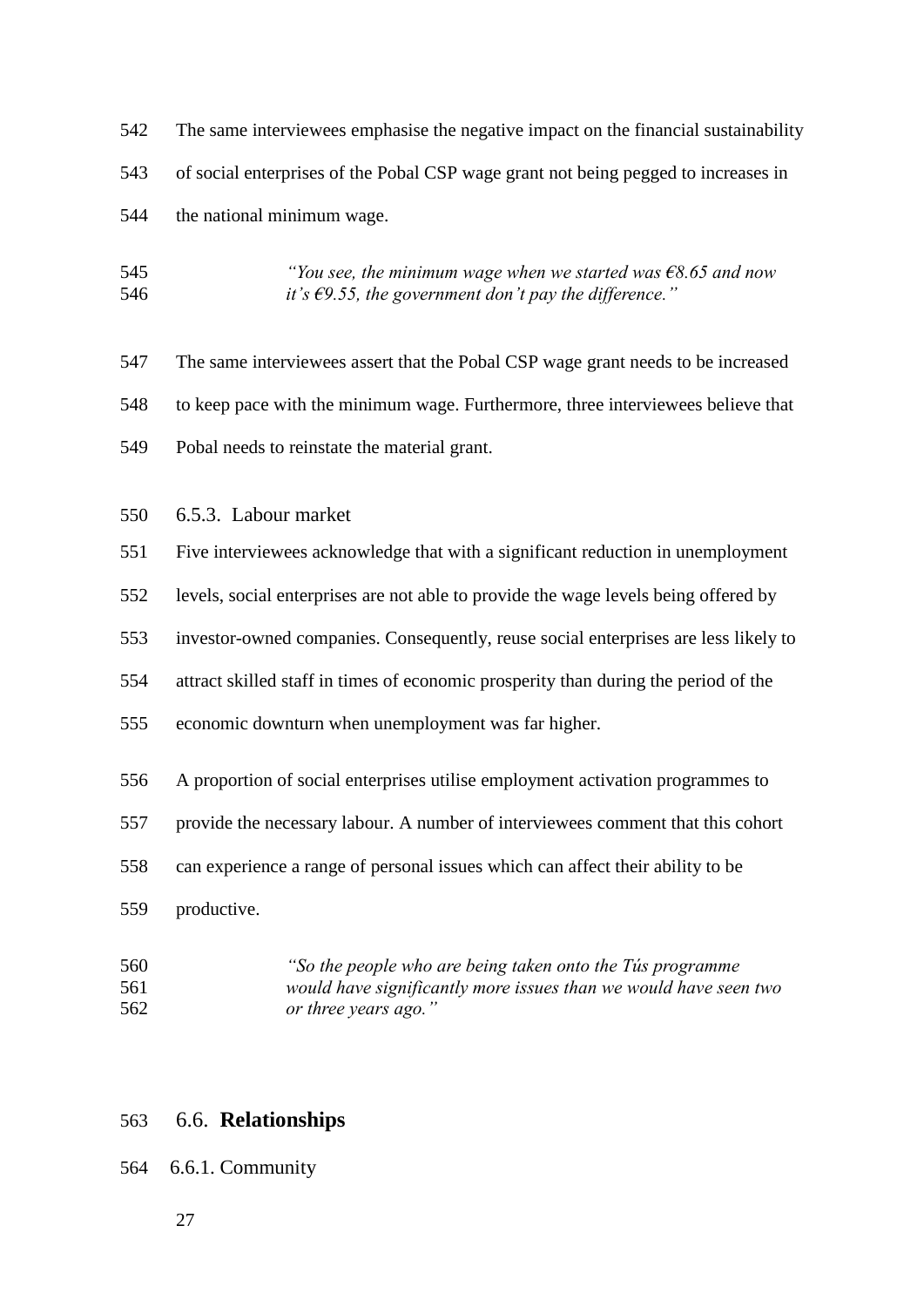| 565 | Four interviewees comment on the pragmatic reasons reuse social enterprises  |
|-----|------------------------------------------------------------------------------|
| 566 | engage with their respective communities. Prior to a reuse social enterprise |
|     | 567 commencing operation, community engagement facilitates addressing mis-   |
| 568 | information pertaining to a new operation.                                   |

| 569 | "We had open days, we used the council website, showing people   |
|-----|------------------------------------------------------------------|
| 570 | what we done, we done small focus group to get the message       |
| 571 | across, we've been to all of the community groups and we invited |
| 572 | all the councils here to let them see what we were doing."       |

## 6.6.2. Parent structure

| 574 | A number of reuse social enterprises are controlled by a parent organisation,           |
|-----|-----------------------------------------------------------------------------------------|
| 575 | according to several interviewees. These can be local development companies or          |
| 576 | community organisations. Two interviewees mention how parent structures initiate        |
| 577 | the process of establishing a reuse social enterprise. One interviewee emphasises       |
| 578 | that without a parent structure, the reuse social enterprise would not be formed. The   |
| 579 | parent structure provides a range of expertise and finance which allows the reuse       |
| 580 | social enterprise to be formed, a facility to be leased and a manager to be hired       |
| 581 | before state funding is drawn down. For one interviewee, the reputation of the          |
| 582 | parent structure with a number of local authorities proves critical to the reuse social |
| 583 | enterprise securing public contracts.                                                   |
| 584 | "They had the reputation which we would not have had and that                           |

*was a big thing at the start."*

 One interviewee acknowledges how a parent structure can cushion cuts in the state funding allocated to a reuse social enterprise.

 In the table below (Table 2) the reuse social enterprises are categorised according to the type of organisation responsible for their establishment.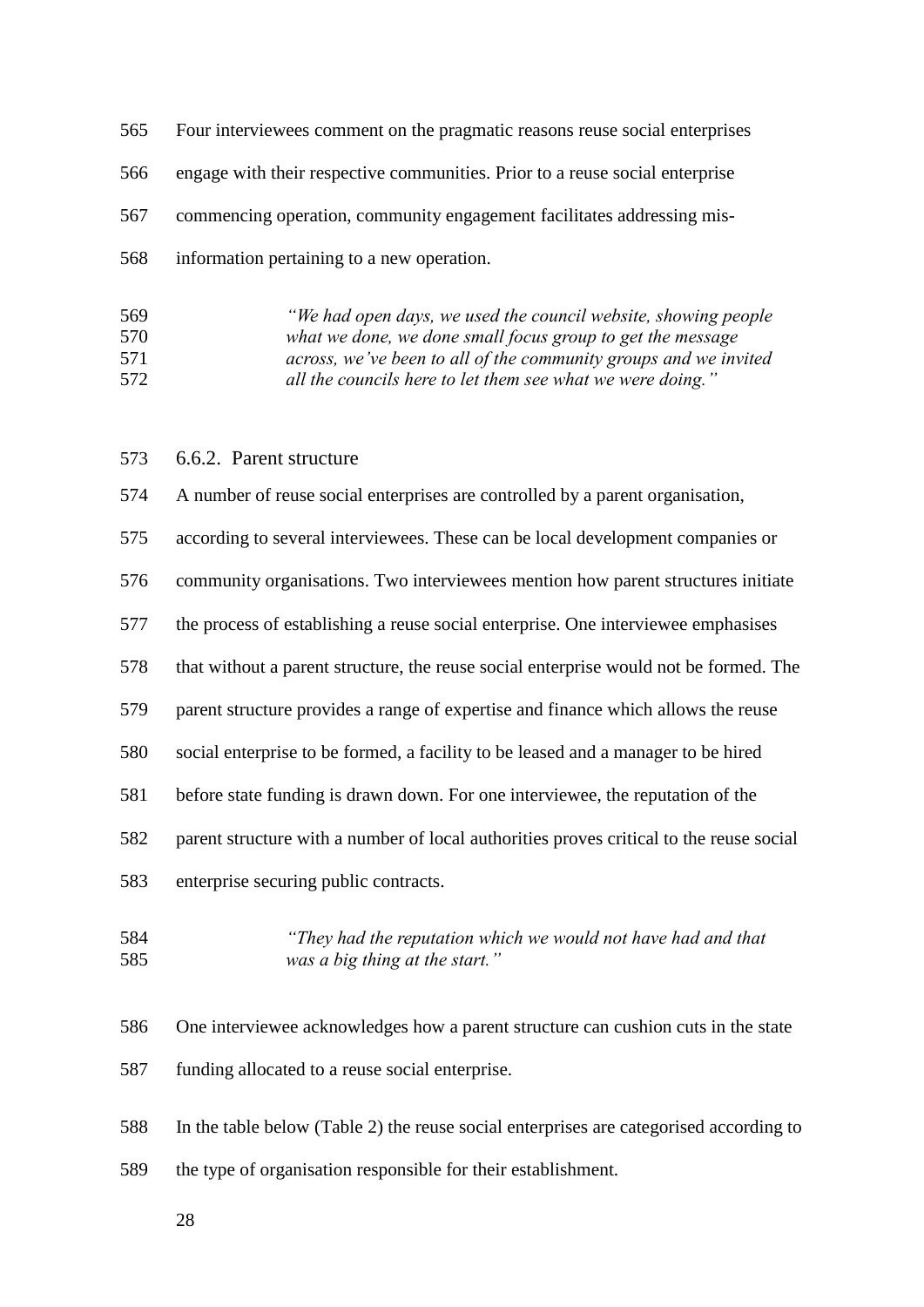#### **Table 3: Origins of social enterprise**

| <b>Category organisation that</b><br>established social enterprise | <b>Number of social</b><br>enterprises |
|--------------------------------------------------------------------|----------------------------------------|
| Community and voluntary organisations                              | 3                                      |
| Local development companies (LDCs) <sup>2</sup>                    | 3                                      |
| Local authorities                                                  |                                        |

#### 6.6.3. Network

Two interviewees acknowledge the wide network of business relationships with

individuals that they have cultivated from working in the waste industry.

| 594 | "I know a lot of people in waste industry who I can get advice"   |
|-----|-------------------------------------------------------------------|
| 595 | from on a range of matters, including where to get the best price |
| 596 | for recycled material."                                           |

- Two interviewees note that a number of reuse social enterprises are networking in a
- number of ways. Firstly, more experienced managers of reuse social enterprises
- provide advice, informally, to less established reuse social enterprises dealing with
- the same discarded goods. Secondly, reuse social enterprises can transfer discarded
- goods to other reuse social enterprises, if the former is operating at full capacity.
- This ensures that reuse social enterprises do not have to refuse discarded goods.
- 6.6.4. State involvement
- The state interacts with reuse social enterprises in several different ways, according
- to five interviewees. Local authority officials serve on the management committee
- of a number of reuse social enterprise. Three interviewees emphasise how having
- them on their management committee enables a range of supports and resources to

 $\overline{a}$ 

<sup>&</sup>lt;sup>2</sup> These are multi-sectoral partnerships that deliver social inclusion initiatives, community and rural development programmes, labour market activation and social enterprise services. LDCs support more than 15,000 community groups and 173,000 individuals annually through €330 million of state-funded programmes. [www.ildn.ie](http://www.ildn.ie/)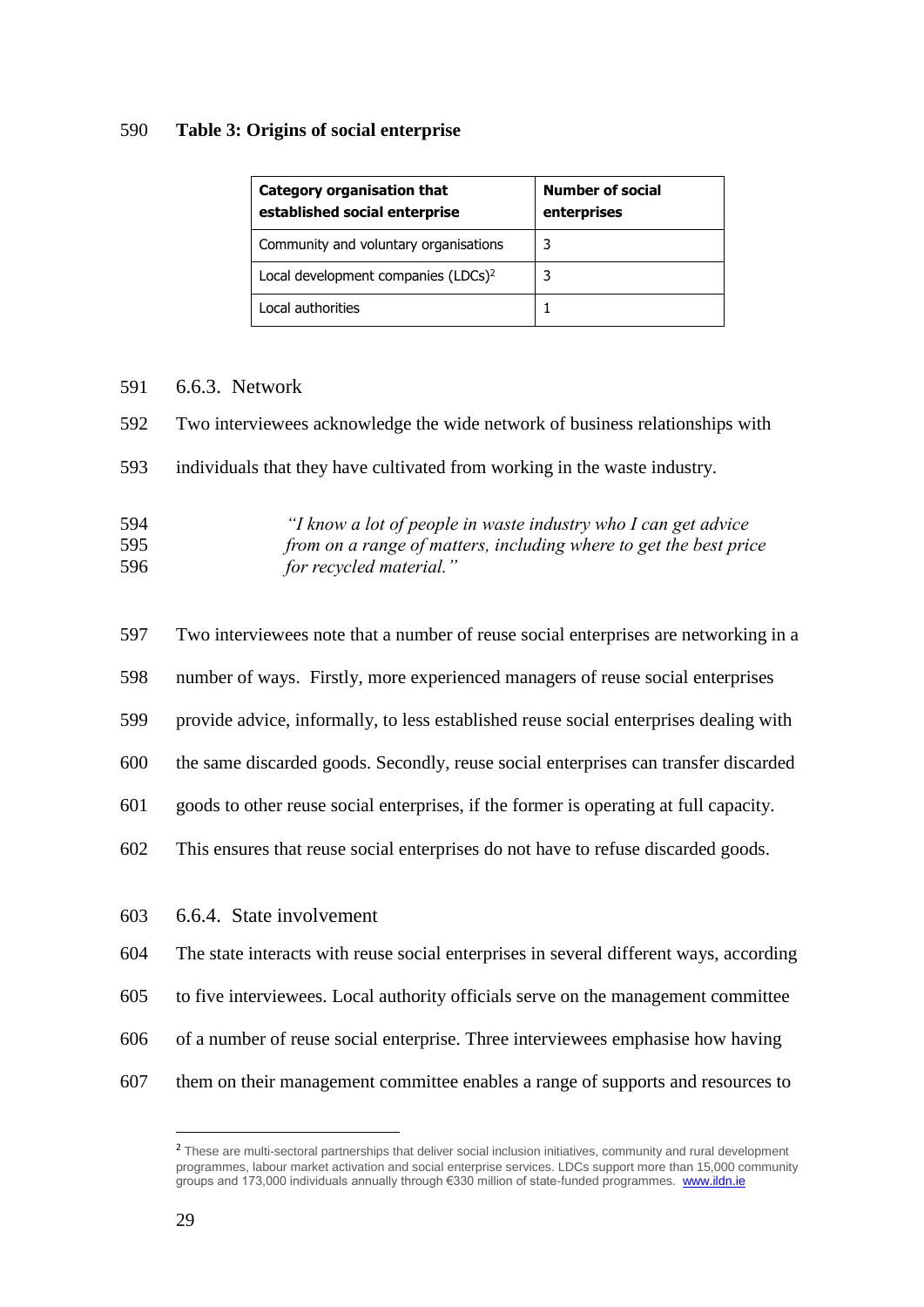- be acquired from local authorities. One interviewee mentions how local authority
- staff on the management committees act as a conduit to the local authority. Indeed,

two interviewees comment that the assistance they receive from the local authority

- is a prerequisite for the formation of their reuse social enterprise.
- *"Without the support from the local authority, the project would not have happened."*
- 6.7. **Values**
- 6.7.1. Solidarity

Solidarity exists within and between reuse social enterprises. Regarding the former,

interviewees note how many staff are motivated to contribute to creating a more

ecologically sustainable society by working in reuse social enterprises.

Consequently, they are prepared to work for less remuneration than they could gain

in the private sector. One interviewee refers to how workers are ideologically

motivated to work in reuse social enterprises. However, two interviewees

acknowledge that it can be difficult to recruit people with a commitment to

addressing economic marginalisation.

Regarding the latter dimension of solidarity, five interviewees refer to the solidarity

that exists between reuse social enterprises. Three interviewees note how the level

of solidarity is strongest between reuse social enterprises dealing with the same type

of discarded goods. One interviewee comments on how the level of collaboration is

- aided by the large size of the market. He believes that if the supply of discarded
- goods is lower, then this could lead to a lower level of solidarity. Two interviewees
- emphasise how solidarity between reuse social enterprises is driven by financial
- motives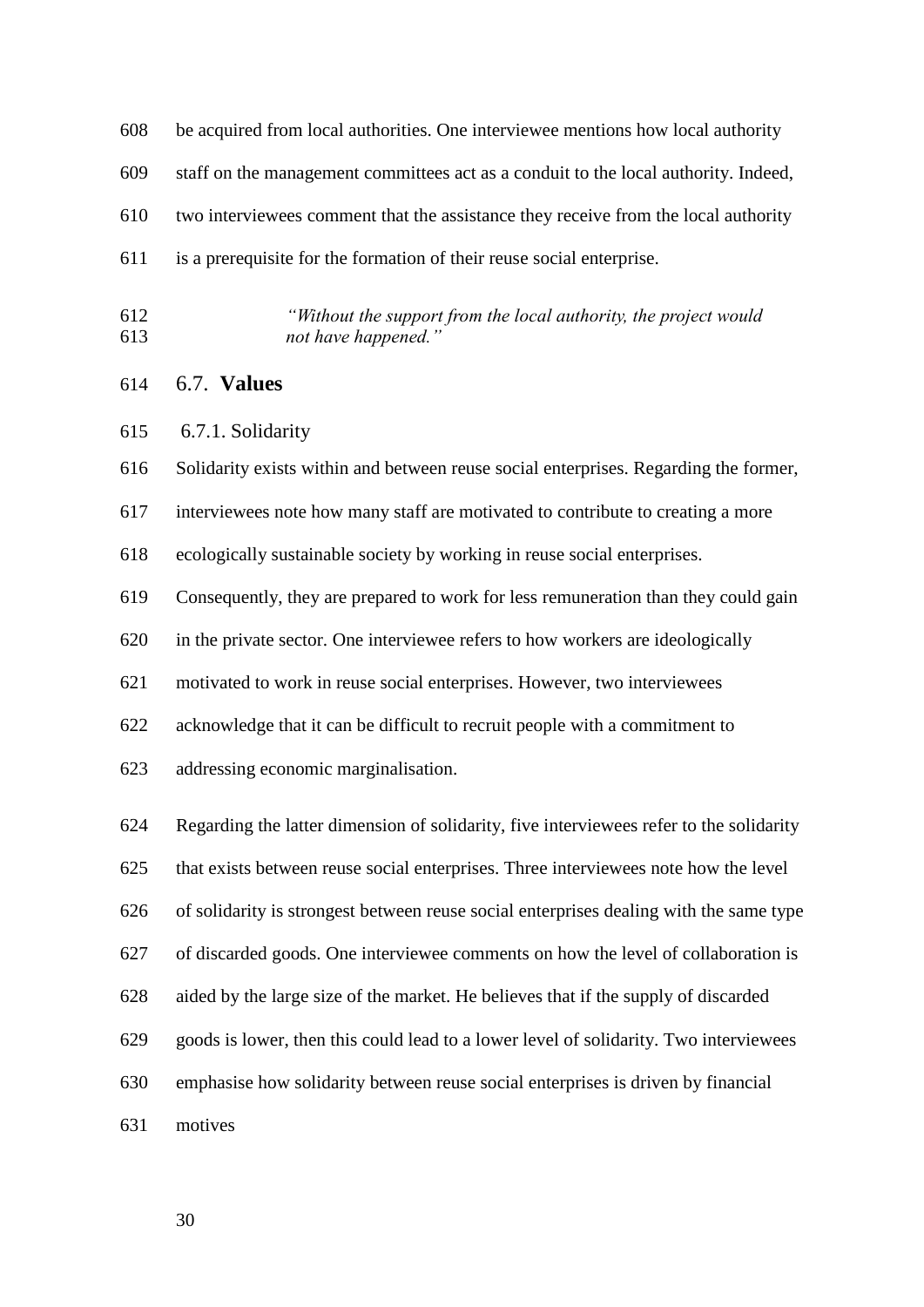#### **7. DISCUSSION**

 The principals of reuse social enterprises establish them primarily to achieve both social and environmental outcomes (Taylor, 2008). The research findings regarding motives for establishing reuse social enterprises are consistent with the literature. Some reuse social enterprises are initiated to meet a combination of environmental, economic and social justice objectives.

 It is interesting to note the diversity of categories of organisations responsible for promoting reuse social enterprises. A high proportion of the cases were formed by local development companies. Indeed, this could be attributed to local development companies having adequate resources to establish reuse social enterprises compared to community development organisations which have experienced significant cuts in funding (Forde et al. 2015) In addition, due to Government policy, a number of community development organisations have become subsumed into local development companies (Harvey, 2012). Consequently, there is less likelihood of reuse social enterprises being formed by entities other than local development companies, other than those formed prior to the subsuming of community development organisations into local development companies. Therefore, if a local development company is not committed to establishing a reuse social enterprise, then there is less likelihood of a reuse social enterprise being formed in their catchment areas. To address this situation, the Department of Communications, Climate Action and Environment should oblige LDCs to establish reuse social enterprises.

 The research identifies several obstacles and challenges encountered when developing reuse social enterprises. The table below (Table 4) details the internal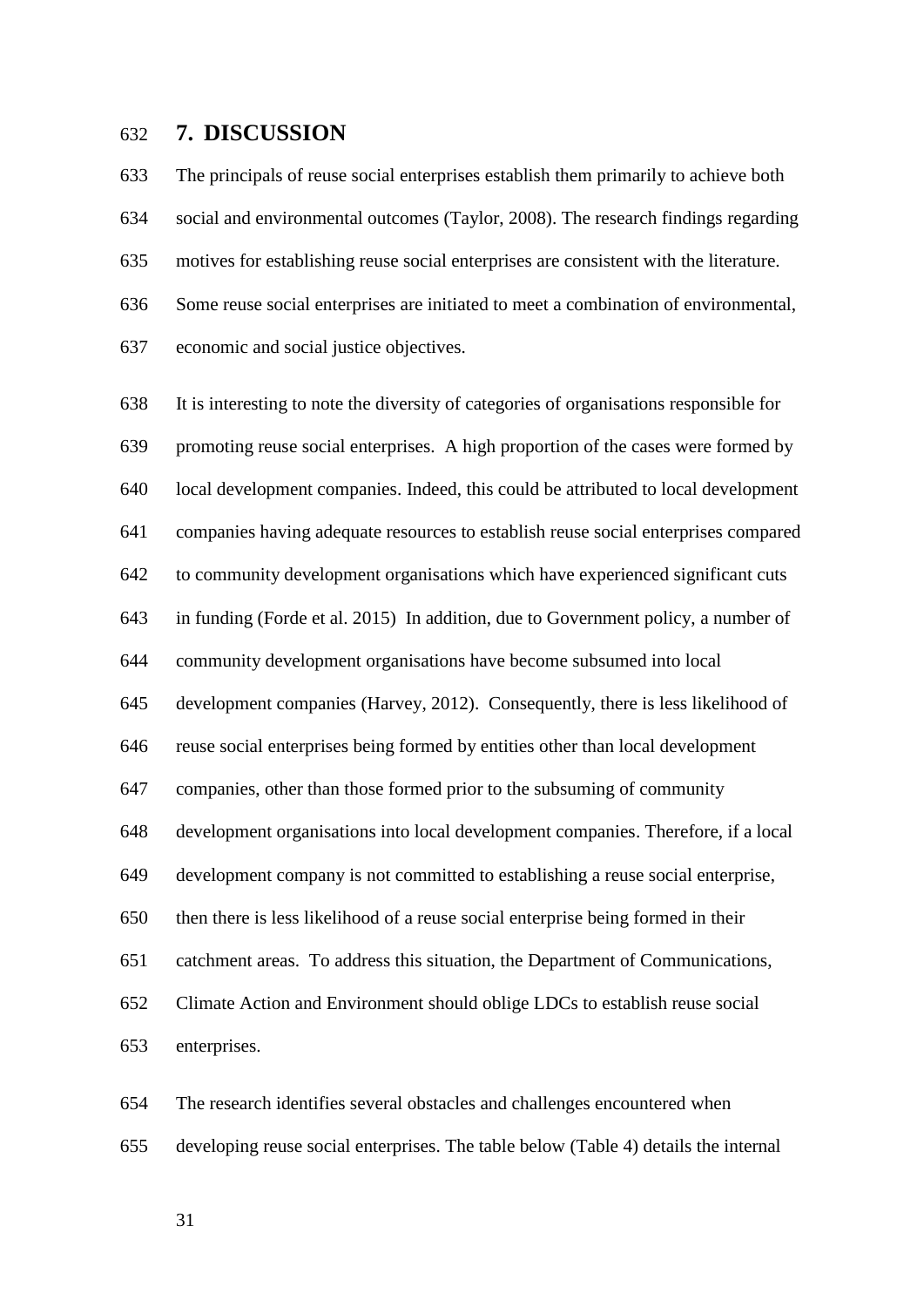- 656 and the external factors which constrain the development of reuse social enterprises
- 657 (Medina Munroe and Belanger, 2017).

#### 658 **Table 4: Factors constraining reuse social enterprises becoming sustainable**

| <b>Internal factors constraining reuse</b>                                        | <b>External factors constraining social</b>                        |
|-----------------------------------------------------------------------------------|--------------------------------------------------------------------|
| social enterprise development                                                     | enterprise development                                             |
| Challenging behaviour of some staff<br>$\bullet$<br>that were formerly unemployed | Restricted to employing lower skilled<br>staff                     |
| Personal issues of some staff                                                     | State funding, particularly labour                                 |
| $\bullet$                                                                         | $\bullet$                                                          |
| adversely affect productivity                                                     | subsidy, is insufficient.                                          |
| Inadequate size of reuse facilities                                               | Insufficient social enterprise supports                            |
| $\bullet$                                                                         | $\bullet$                                                          |
| Location of facility can be remote                                                | Inadequate state policy framework                                  |
| ٠                                                                                 | $\bullet$                                                          |
| and inhibits footfall                                                             | (reuse / social enterprise)                                        |
|                                                                                   | Dominance of values associated with<br>consumption and consumerism |

659 Furthermore, reuse social enterprises have to maintain an equilibrium between

660 achieving their social mission and attaining financial sustainability (Mazzej, 2017).

661 The research findings points to this requirement placing extra demands on both their

662 governance structures and their management.

663 The research points to the necessity of reuse social enterprises accessing individuals

664 with operational expertise. One of the key findings is that reuse social enterprises

665 employ staff with expertise and skills relevant to their social enterprise activity.

666 They perform a central role in the social enterprise both fulfilling its mission and

667 achieving financial sustainability.

668 The research findings indicate that managers of reuse social enterprises require

- 669 particular expertise and attributes to manage these businesses successfully. The
- 670 capacity to forge relationships with a range of stakeholders is deemed critical to the
- 671 social enterprise becoming sustainable. The findings point to the managers being
- 672 committed individuals who exhibit tenacity and persistence in ensuring that their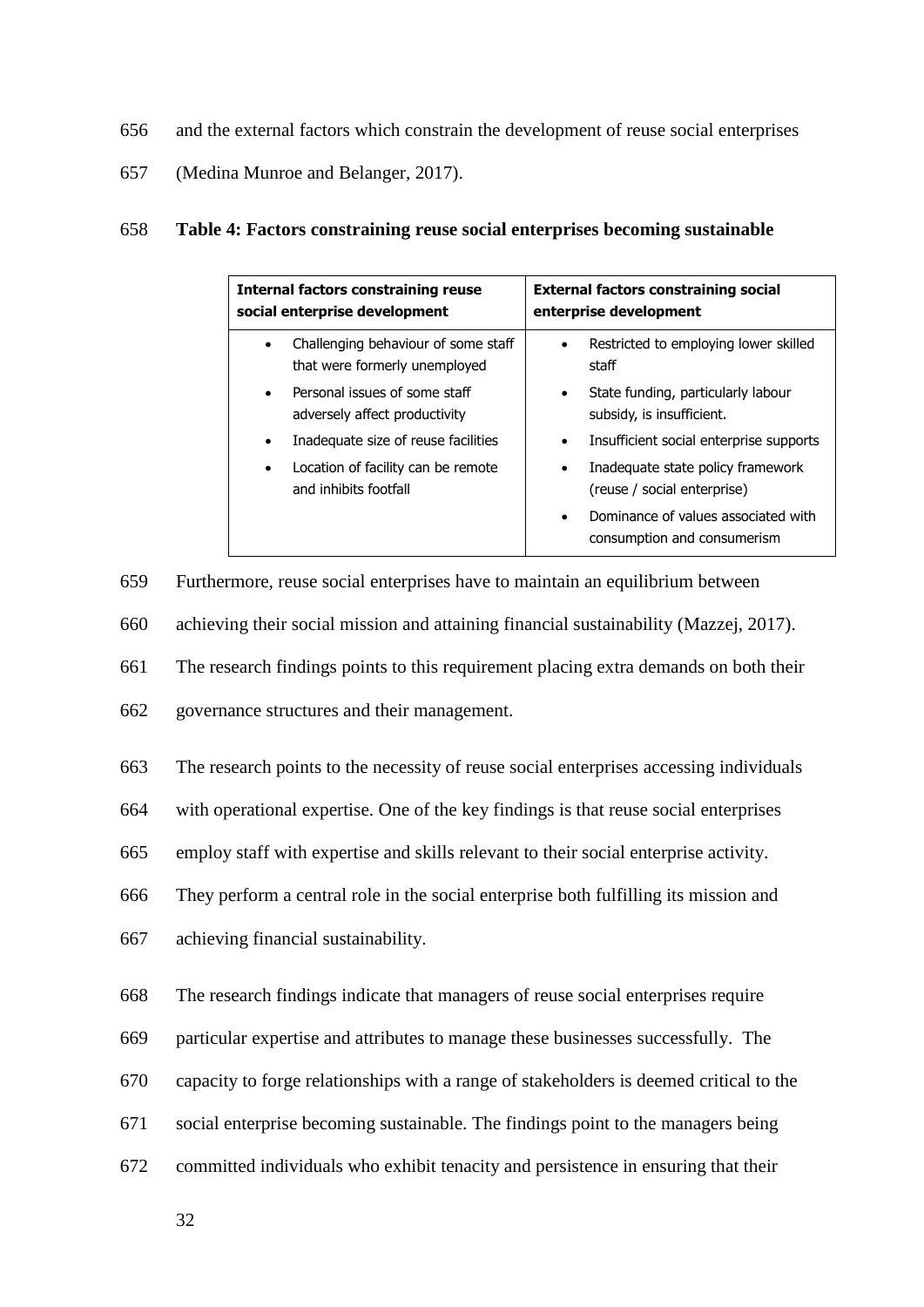social enterprises realise their mission. Furthermore, for pragmatic and ethical reasons, the managers adhere to an inclusive style of leadership. The managers of social enterprises adhere to a different theory of leadership than investor owned- businesses (Ridley-Duff and Bull, 2016). Indeed, the research findings point to the inadequacy of mainstream theories of management in explaining the attributes and skills required by effective managers of reuse social enterprises (Murtagh, 2019). The implications for policy-makers is that leadership and management training for managers of investor-owned businesses is not sufficiently comprehensive to meet the range of skills and expertise required by managers of social enterprises. This would indicate the relevance of a new set of training programmes for managers of social enterprises. These training programmes would need to focus on the different styles of leadership practiced by managers of social enterprises, the range of issues they can encounter on a daily basis, and the skills required to forge relationships with a range of stakeholders.

 With the exception of the support provided by some local development companies, there is a lack of support structures available to prospective promoters of reuse social enterprises. The new waste legislation from the Department of Communications, Climate Action and Environment – which will transpose EU Waste Directive into Irish law – should contain actions to support the development of reuse social enterprises. The Department of Communications, Climate Action and Environment should allocate additional funding to local development companies that demonstrate a commitment and capacity to support the development of reuse social enterprises. Indeed, local development companies that show a commitment to supporting the development of social enterprises should be awarded additional funding for this purpose. In addition, state funding should be allocated to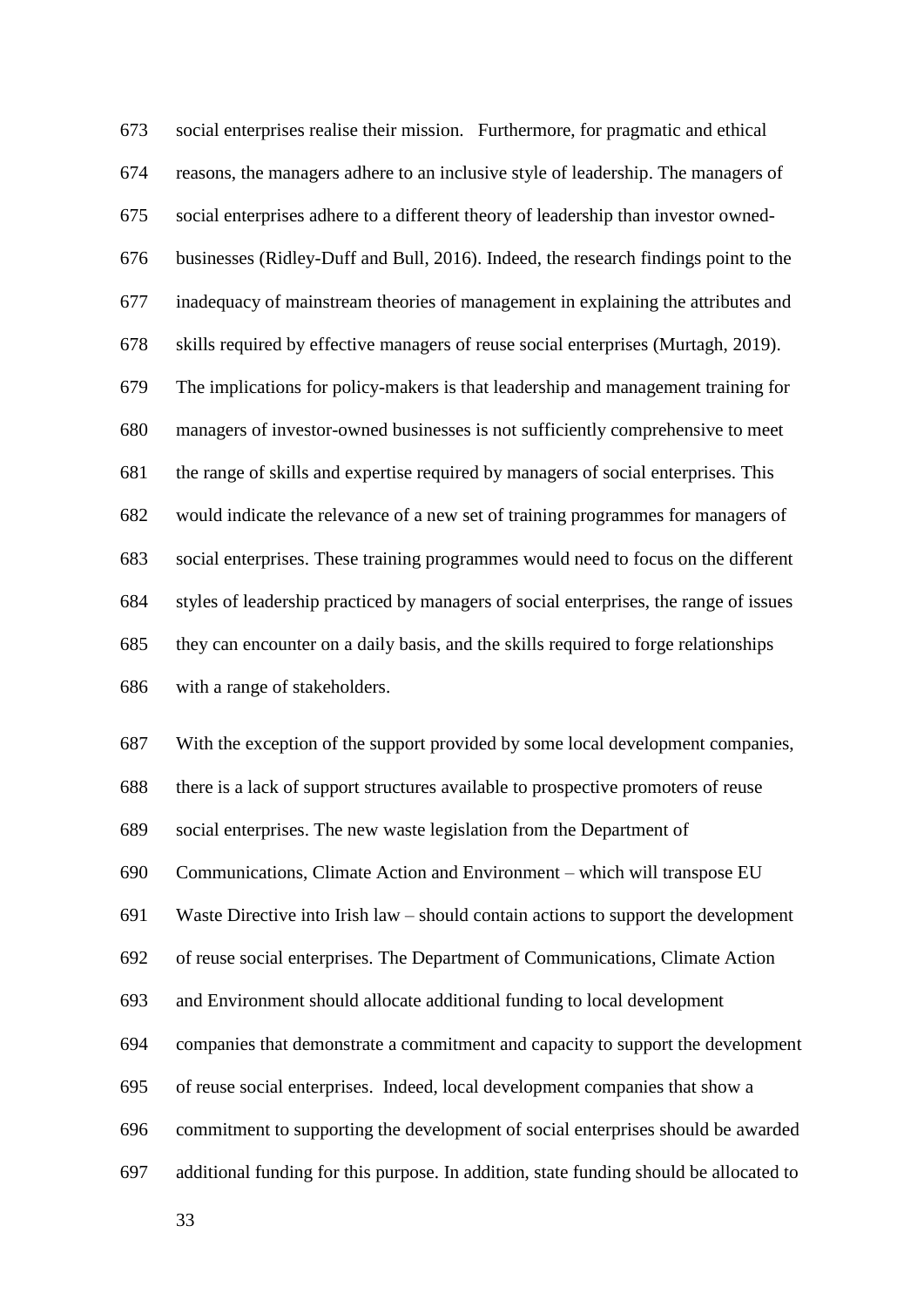community organisations committed to developing reuse social enterprises,

 particularly in areas where local development companies have not engaged in supporting social enterprise activity.

Both the Community Capital Framework (Emery, 2006) and Pringle's (2015)

theoretical framework focus on the capacities required for the successful

implementation of community initiatives. Although both are robust frameworks,

when applied to Irish communities, they may require some modification to detail

the capacities required to successfully implement reuse social enterprises. With

regard to individual capacity, marginalised urban communities, tend to have a

smaller cohort of individuals with the skills, knowledge and values to initiate reuse

social enterprises. In relation to social capital, some communities, particularly

socio-economically marginalised neighbourhoods, may not have the knowledge

about how to engage with the local government system in order to secure both land

and other resources to establish reuse social enterprises.

Both frameworks do not take account of the finding that the leadership and

managers of reuse social enterprises need to have the capacity to forge relationships

with local authorities, businesses and funding bodies, or that the reuse social

enterprises also need to have access to individuals who possess key skills and

expertise associated with the reuse of products.

 With regard to infrastructural capacities, given that the demand for land is higher in urban than in rural settings, the framework needs to take account of the challenges in securing land and property in which to base reuse facilities. In relation to cultural capacity, the majority of communities would not have a history of developing reuse social enterprises. The values underpinning them include self-sufficiency,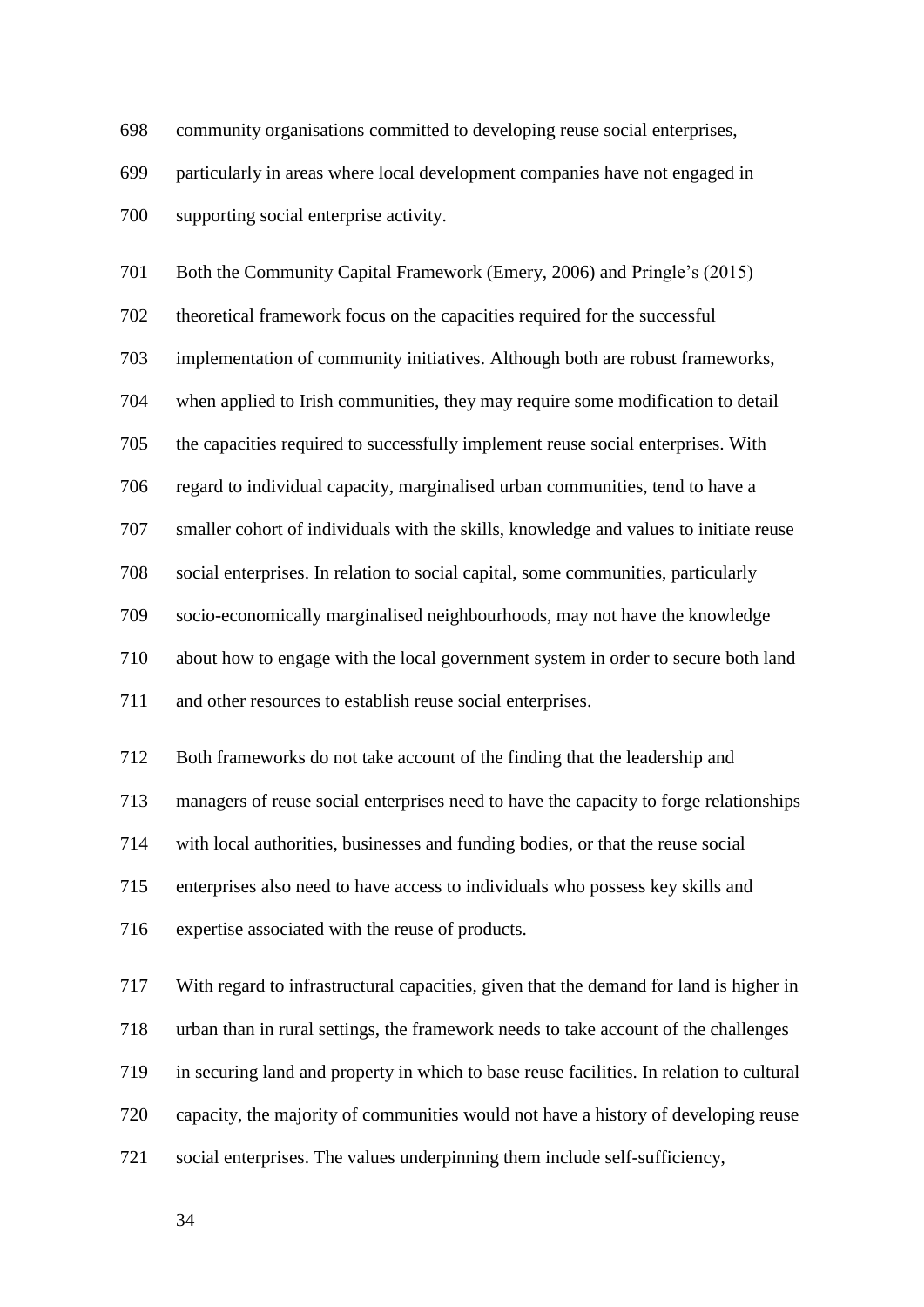environmental and ecological sustainability. However, these values tend not to be prevalent in Irish communities. Indeed, the framework also does not place much emphasis on the values that exist among residents living in the catchment areas of the reuse social enterprises, as opposed to those that pertain to individuals active among reuse social enterprises. This is an important factor when one considers the dominance of consumerism in Irish society.

- The theoretical framework could be broadened to acknowledge the critical
- importance of management style. In addition, it does not place much weight on the
- importance of community engagement. Innovation within the reuse social enterprise
- is viewed as being important to address the barriers encountered. Therefore,
- innovation should be also included in the framework.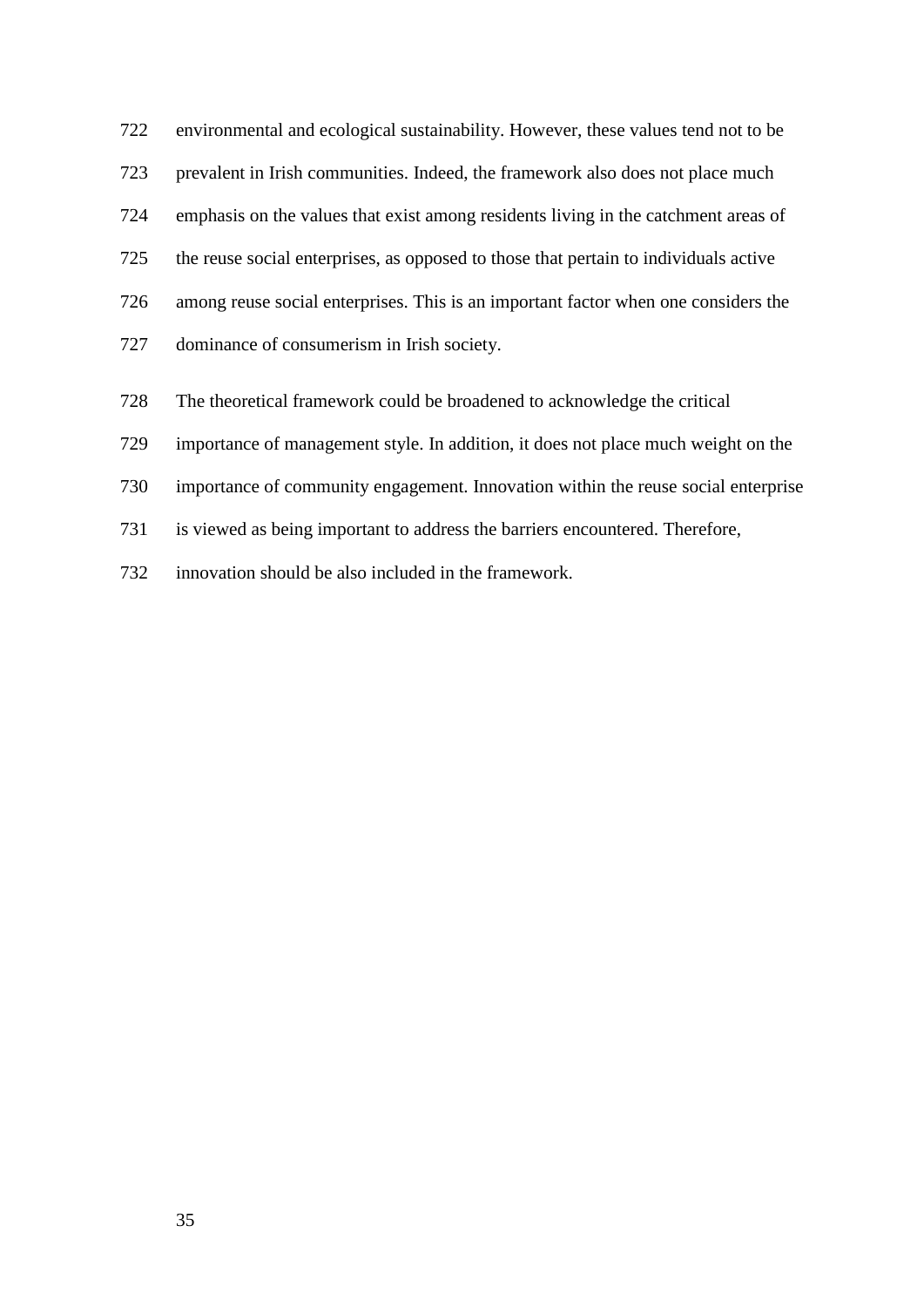## **8. CONCLUSION**

 There is a wealth of research which outlines the societal benefits of reuse social enterprises (Brennan and Ackers, 2003; Brook Lyndhurst, 2009; and Gutberlet, 2016). Therefore, it is incumbent on the Irish State to develop policies that assist communities to establish reuse social enterprises. These policy areas include procurement, the introduction of additional producer responsibility initiatives and altering the tax system to encourage reuse. In addition, a proportion of the Community Services Programme budget could be reserved for the establishment of reuse social enterprises.

 Finally, research needs to be undertaken into policy needs to be changed and supporting practice. Regarding the former, research should focus on the social and economic benefits of reuse social enterprises to the State and to communities, and on the policy constraints in developing reuse social enterprises in Ireland. With respect to the latter, research could look at international best practice regarding policies for supporting the successful implementation of reuse social enterprises. Perhaps the greatest challenge in the development of reuse social enterprises in Ireland (as well as social enterprises in general), is to address the pervasive culture of individualism and consumerism which has taken root in Irish society (Kirby, 2010). This cultural change will require a number of interventions over a lengthy period of time, by community organisations, trade unions and progressive political parties to demonstrate that an alternative Irish society is possible - where the benefits of the economy are not unequally distributed on the basis of class. One potentially effective measure would be to deliver an awareness campaign in schools, youth organisations, community organisations and third level institutions on the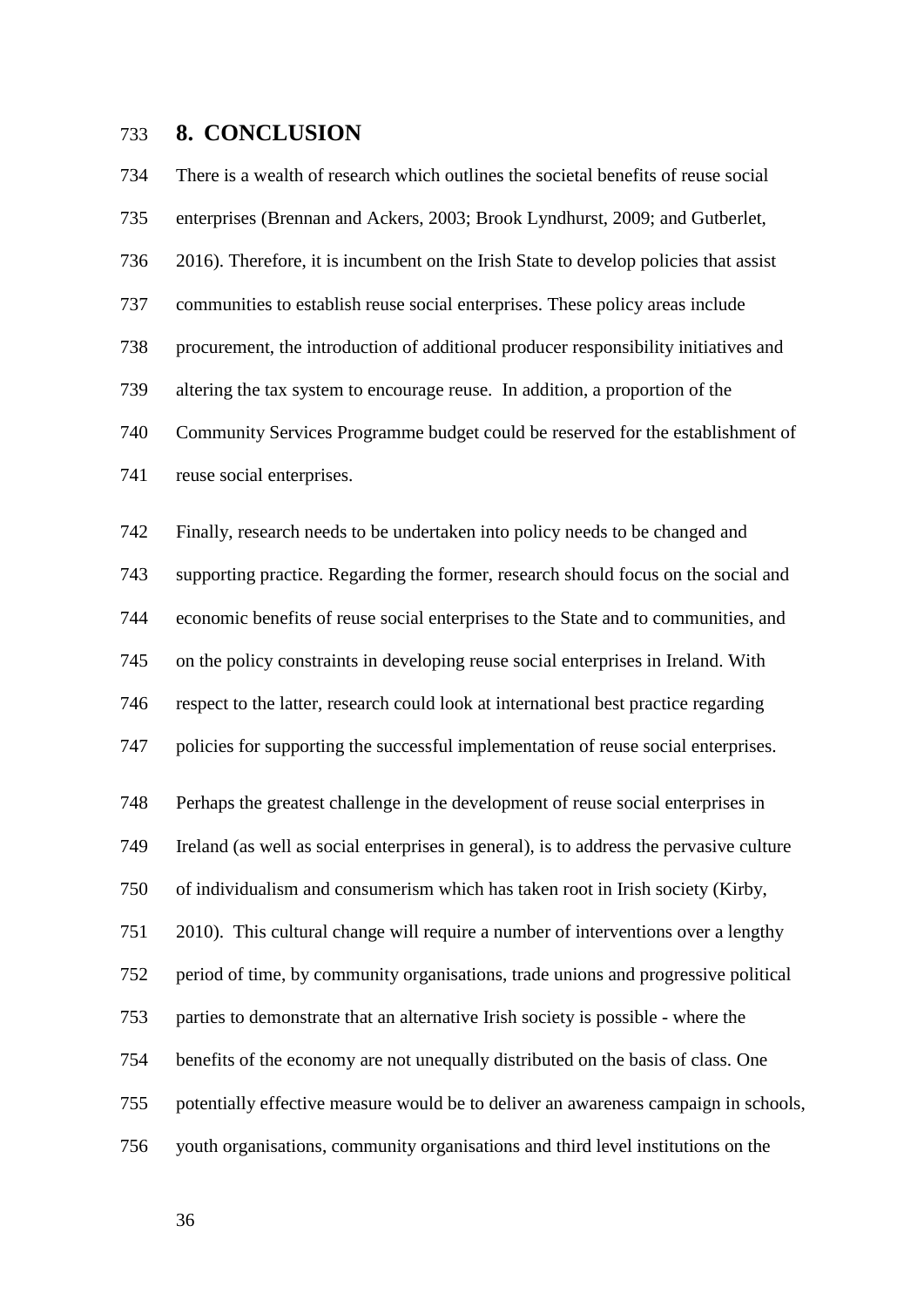- potency of social enterprise in addressing the many socio-economic issues that
- Ireland is encountering (Doyle, 2019).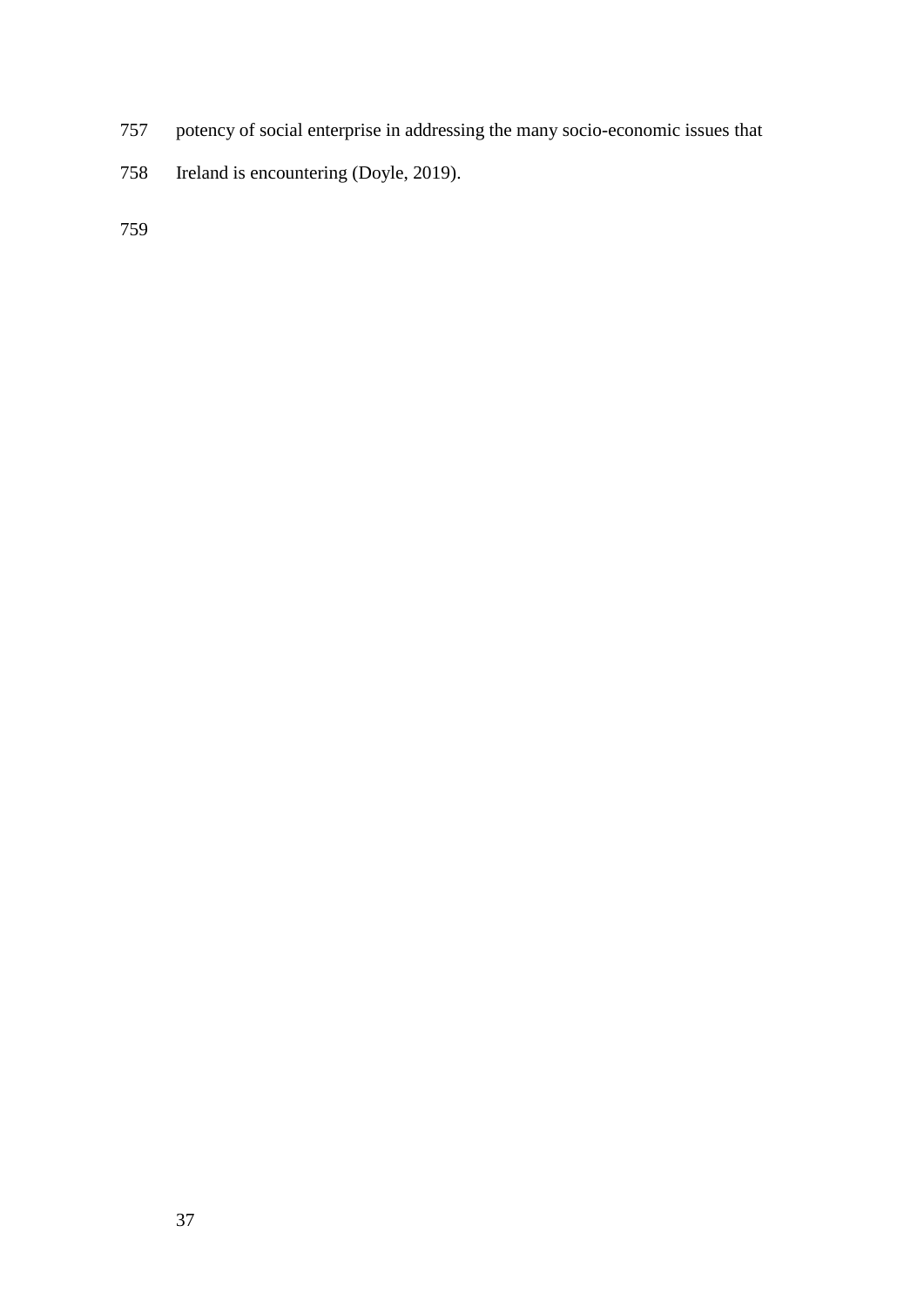# **REFERENCES**

Ahmed, A., and Ali, M. (2004) 'Partnerships for solid waste management in developing

- countries: linking theories to realities', *Habitat International*, 28, 467–479. Available
- from http//doi:10.1016/S0197-3975(03)00044-4.
- Ackerman, F., and Mirza, S. (2001) 'Waste in the Inner City: asset or assault?', *Local*
- *Environment,* 6 (2), 113–120. Available from: http//doi: 10.1080/1354983012005276 4.
- Aiken, M. and Slater, R. (2007) Feeling the squeeze? Tabbies or tigers: the case of
- social enterprises contracting in the fields of recycling and work integration 4th Annual UK Social Enterprise Research Conference London South Bank University London, 4-
- 5th July 2007
- Amin, A., Cameron, A. and Hudson, R. (2002) *Placing the Social Economy*. London and New York: Routledge.
- Amin, A. (ed.) (2009) *The Social Economy: The International Perspectives on Social Economic Solidarity.* London and New York: Zed Books.
- Aziz, L., Izaidin, A., and Maizura, M. (2017) 'Exploring Servant Leadership
- Instrument for Social Enterprise (Cooperative)' *European Journal of Multidisciplinary Studies,* 2(3), 7-24.
- Belk (2007) 'Why not share rather than own?', *The Annals of the American Academy of*
- *Political and Social Science,* 611(1), 126-140. Available from:
- [http://doi.org/10.1177/0002716206298483.](http://doi.org/10.1177/0002716206298483)
- Bichard, E. (2006) A Better Way to Recycle (2006) *A Better Way to Recycle: Co-*
- *operatives and Community Approaches to Recycling*. Manchester: Co-operative Action.
- Bocken, N., Olivetti, E., Cullen, J., and Potting, J. (2017) 'Taking the Circularity to the
- Next Level: A Special Issue on the Circular Economy', *Journal of Cleaner Production*,
- 21(3), 476-482. Available from: http/[/doi.org/10.1111/jiec.12606.](https://doi.org/10.1111/jiec.12606)
- Braun. V., and Clarke. V., (2006) 'Using thematic analysis in psychology'. *Qualitative*
- *Research in Psychology*, 3 (2), 77-101. Available from:
- http//dx.doi.org/10.1191/1478088706qp063oa
- Brennan, S., and Ackers, S., (2004) 'Recycling best value and social enterprise:
- Assessing the Liverpool model. *Local Economy,* 19(2), 175-180. Available from:
- http//doi[:10.1080/0269094042000208266.](https://doi.org/10.1080/0269094042000208266)
- BrookLyndhurst (2007) *Replicating Success: Social Enterprises & the Waste Sector in*
- *London. Project WR0501/WRT 250 co-funded by DEFRA amd the London Development*
- *Agency under DEFRA'S Waste and Resources Evidence Programme.* London: Defra.
-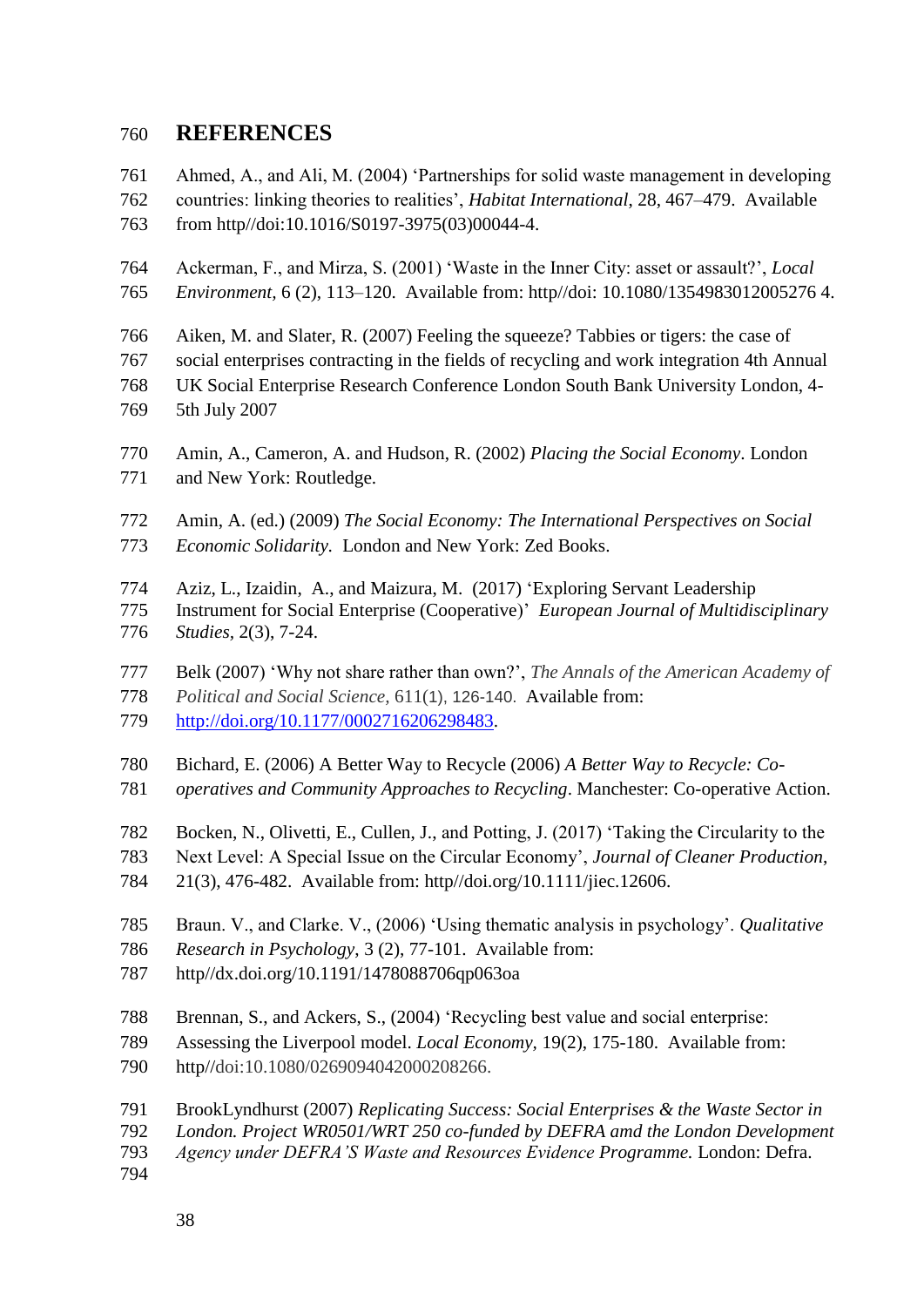- BrookLyndhurst (2009) *Household Waste Prevention: EU Level Review.* L2-M4-I
- Reuse and the Third Sector. *A Report for Defra's Waste and Resources Evidence*
- *Programme*. London: Defra.
- Chan, A., Ryan S., and Quarter, J. (2017) 'Supported social enterprise: A modified
- social welfare organization', Non- Profit and Voluntary Sector Quarterly, 46 (2), 261- 279 [https://doi.org/10.1177/0899764016655620](https://doi.org/10.1177%2F0899764016655620)
- Collins, J (2001) *Good to Great.* London: Random House Business Books.
- Connett, P., and Sheehan, B. (2001) *A Citizen's agenda for Zero Waste: A United*
- *States/Canadian perspective. A Strategy that avoids incinerators and eventually*
- *eliminates landfills. Grassroots Recycling Network*. Bendigo, Victoria: Community
- Recycling Network Australia.
- CWIN (2016) *Reuse in the UK and Ireland– A State of the Nations report for the*
- *Chartered Institution of Waste Management*. Marefair, Northampton: Chartered
- Institute of Waste Management.
- Davies, A. (2002) ['Power, politics and networks: shaping partnerships for sustainable](javascript:void(0))
- [communities'](javascript:void(0)), *Area*, 39(2), 190-203. Available from: http// [doi.org/10.1111/1475-](https://doi.org/10.1111/1475-4762.00071) [4762.00071.](https://doi.org/10.1111/1475-4762.00071)
- Davies, A. (2007) ['A wasted opportunity? Civil society and waste management in](https://www.tandfonline.com/doi/abs/10.1080/09644010601073564)
- [Ireland,](https://www.tandfonline.com/doi/abs/10.1080/09644010601073564)' *Environmental Politics*, 16(1), 52-72. Available from:
- [http:/doi.org/10.1080/09644010601073564.](https://doi.org/10.1080/09644010601073564)
- Dedehouanou, I. (1998). Coping with House Waste Management in Cotonou.
- *Environment and Urbanization*, 10(2),191-208. Available from:
- [https://doi.org/10.1177/095624789801000208](https://doi.org/10.1177%2F095624789801000208)
- Doyle, R., and Davies, A. (2013) 'Towards sustainable household consumption:
- exploring a practice oriented, participatory backcasting approach for sustainable home
- heating practices in Ireland', *Journal of Cleaner Production*, 48, 260-271. Available
- from http//:dx.doi.org/10.1016/j.jclepro.2012.12.015.
- Doyle, G. (2009) What Difference Does it Make? The Current and Potential
- Contribution of Social Enterprises to the Regeneration of Urban Disadvantaged
- Communities in the Republic of Ireland, unpublished dissertation for MSc in Local
- Development, University of Glasgow,
- Doyle, G., and Lalor, T. (eds) (2012) *Social Enterprise in Ireland – A People's*
- *Economy*. Cork: Oak Tree Press.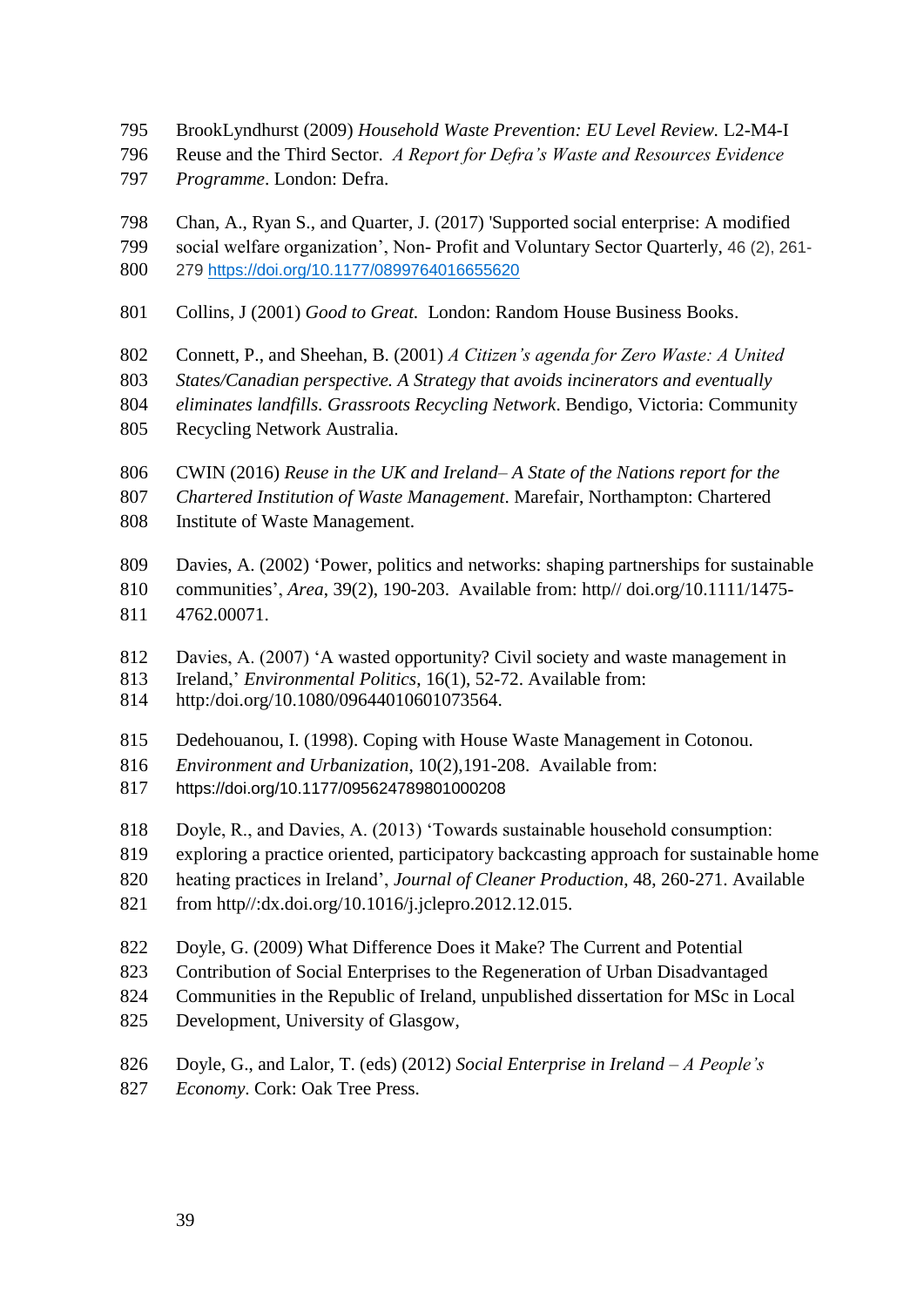Doyle, G. (2019) 'Socialising economic development in Ireland: Social enterprise an

- untapped resource' in Maher, C. (Ed.) *Value Creation for Small and Micro Social*
- *Enterprises.* Hershey, PA: IGI Global.
- EC (European Commission), (2011). Communication from the Commission to the
- European Parliament, the Council, the European Economic and Social Committee and
- the Committee of the Regions "Roadmap to a Resource Efficient Europe". COM(2011)
- 571 final.
- Ellen MacArthur Foundation (2015) *Towards a Circular Economy: Business Rationale for an Accelerated Transition.* Cowes: Ellen MacArthur Foundation.
- Ellen MacArthur Foundation (2011) Resource Revolution; Meeting the World's
- Energy, Materials, Food and Water Needs. Cowes: Ellen McArthur Foundation.
- Forde, C., O'Byrne, D., O'Connor, R., Ó hAdhmaill, F; and Power, C. (2017) T*he*
- *Changing Landscape of Local and Community Development in Ireland: Policy and*
- *Practice.* Cork: UCC.
- Forfás. (2013) *Social Enterprise in Ireland: Sectoral Opportunities and Policy Issues*.
- Dublin: Department of Enterprise, Trade and Employment.
- GHK (2006) *Social Enterprise - An International Literature Review*. London: Small Business Service.
- Gutberlet, J. (2008) *Recovering Resources – Recycling Citizenship: Urban Poverty*
- *Reduction in Latin America*. London and New York: Routledge.
- Gutberlet (2016) *Urban Recycling Cooperatives: Building resilient communities.*  London and New York: Routledge.
- 
- Gutberlet, J.; Carenzo, S.; Kain, J-H.; & de Azevedo, A. M. M. (2017) 'Waste Picker
- Organizations and Their Contribution to the Circular Economy: Two Case Studies from
- a Global South Perspective', *Resources* 6 (52): 1-12.
- 
- Harvey, B. (2012). Downsizing the Community Sector: Changes in Employment and
- Services in the Community and Voluntary Sector in Ireland. Dublin: Irish Congress of
- Trade Unions Community Sector Committee
- Hines, F., Morley, A., Frater, L., Cartwrigh, S., and Chandrashekar, S. (2008) *A Model*
- *of Social Enterprise, Community Waste and Other Groups - Developing a Typology*,
- Brass Research centre, Cardiff University.
- Ilac, J. (2018) "Exploring social enterprise leadership development through
- phenomenological analysis", Social Enterprise Journal, 14, (3), 268-288.
- <https://doi.org/10.1108/SEJ-12-2017-0065>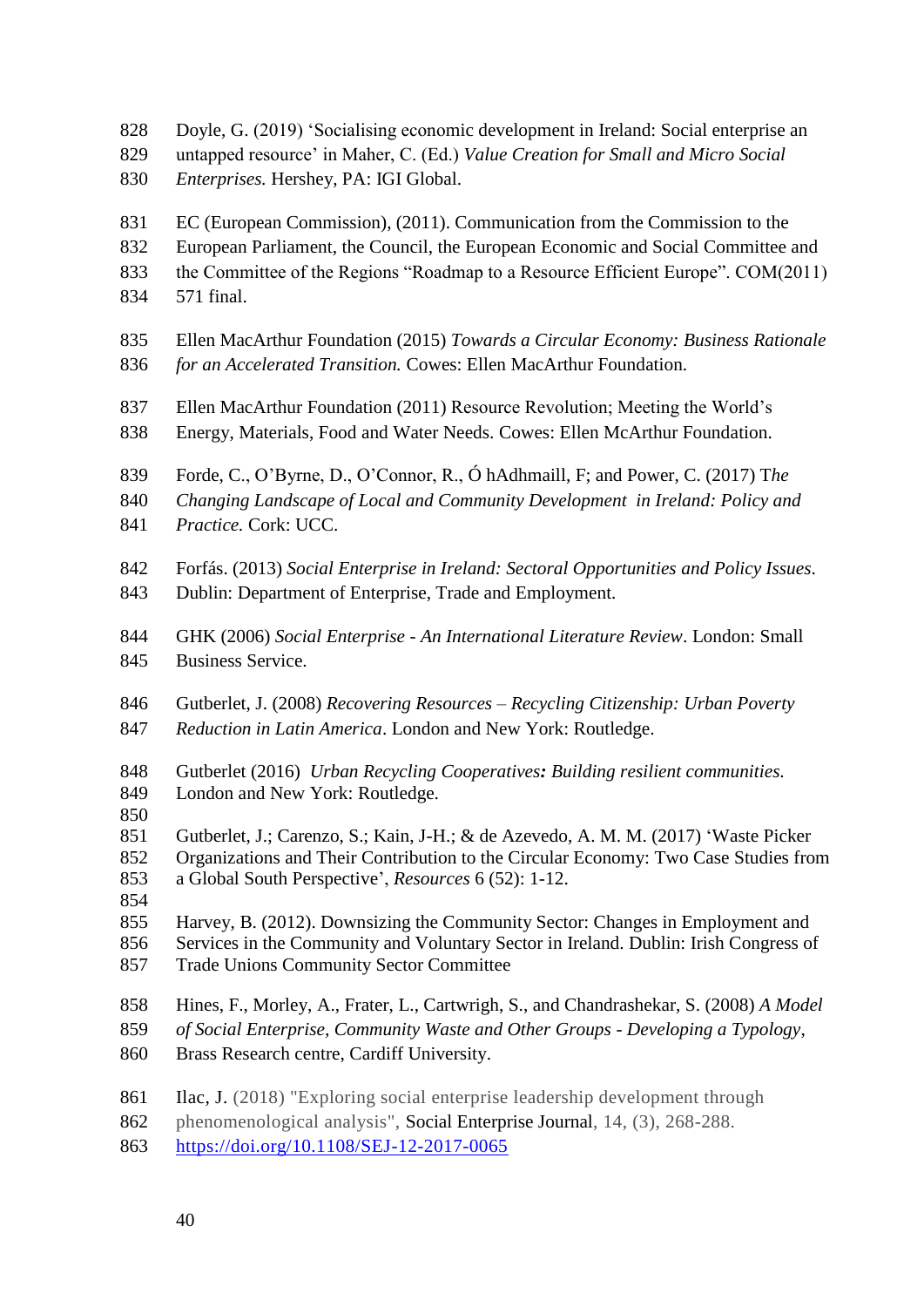Jackson, T. (2011) *Prosperity Without Growth. Economics for a Finite Planet.* London: Earthscan.

- [Jackson,](https://www.emeraldinsight.com/author/Jackson%2C+Brad) B., [Nicoll,](https://www.emeraldinsight.com/author/Nicoll%2C+Matthew) M., and Roy, M. (2018) 'The distinctive challenges and
- opportunities for creating leadership within social enterprises', *Social Enterprise*
- *Journal*, 14 (1), 71-91, [https://doi.org/10.1108/SEJ-03-2017-0016.](https://doi.org/10.1108/SEJ-03-2017-0016)
- King, M. and Gutberlet, J. (2013) 'Contribution of cooperative sector recycling to
- greenhouse gas emissions Contribution of cooperative sector recycling to greenhouse
- gas emissions reduction: A case study of Ribeirão Pires, Brazil', *Waste*, 33, 2271 -2780.
- Available from: DOI[:10.1016/j.wasman.2013.07.031](https://doi.org/10.1016/j.wasman.2013.07.031)
- Luckin, D; and Sharp, L. (2005) 'Exploring the community waste sector: Are
- Sustainable Development and Social Capital useful concepts for project-level research',
- *Community Development Journal*, 40, 62-75, https://www.jstor.org/stable/44258930
- Luckin, D. and Sharp, L. (2003) *Sustainable Development in Practice: Community Waste Projects in the UK*. Bradford: University of Bradford.
- Mason, C., and Royce, M. (2008) 'Fit for purpose board development for social
- enterprise', *Journal of finance and management in public services,* 6(3), 57-67.
- Mazzej, M. (2017) 'Different ways of dealing with tensions: Practices of
- (re)negotiation in local social economies' , *Social Enterprise Journal*, 13,
- 299-314,<https://doi.org/10.1108/SEJ-07-2016-0026>
- Medina Munroe, M., and Belanger, C. (2017) 'Analyzing external environment
- factors affecting social enterprise development', *Social Enterprise Journal*, 13
- (138-52,<https://doi.org/10.1108/SEJ-06-2016-0021>
- Middlemiss, L., and Parrish B. (2009) 'Building capacity for low-carbon communities:
- The role of grassroots initiatives', *Energy Policy*, 38, 7559–756,
- [http://www.sciencedirect.com/science/article/pii/S0301-4215\(09\)00511-4](https://econpapers.repec.org/scripts/redir.pf?u=http%3A%2F%2Fwww.sciencedirect.com%2Fscience%2Farticle%2Fpii%2FS0301-4215%2809%2900511-4;h=repec:eee:enepol:v:38:y:2010:i:12:p:7559-7566)
- Miller, S; McGloughlin, J., Gaillot, G., and Connolly, L. (2017) *Material Reuse Good Practice Guide.* Dublin: EPA*.*
- Molloy, A., McFeely, and Connolly, E. (2000) *Building a Social Economy for the New Millennium.* Derry: Guildhall Press.
- Moreau,V., Sahakian, M., an Griethuysen, P., and Vuille, F. (2017) 'Coming full
- circle: why social and institutional dimensions matter for the circular economy',
- *Journal of Industrial Ecolog*y, 21, 3, 497-506. Available from:
- <https://doi.org/10.1111/jiec.12598>
- Moreno, J.A., Ríos, F.R., & Lardinois, I. 1999. Solid Waste Management in Latin
- America: the Role of Micro- and Small-Enterprises and Co-operatives, Urban Waste
- Series No. 5, WASTE, Gouda, The Netherlands.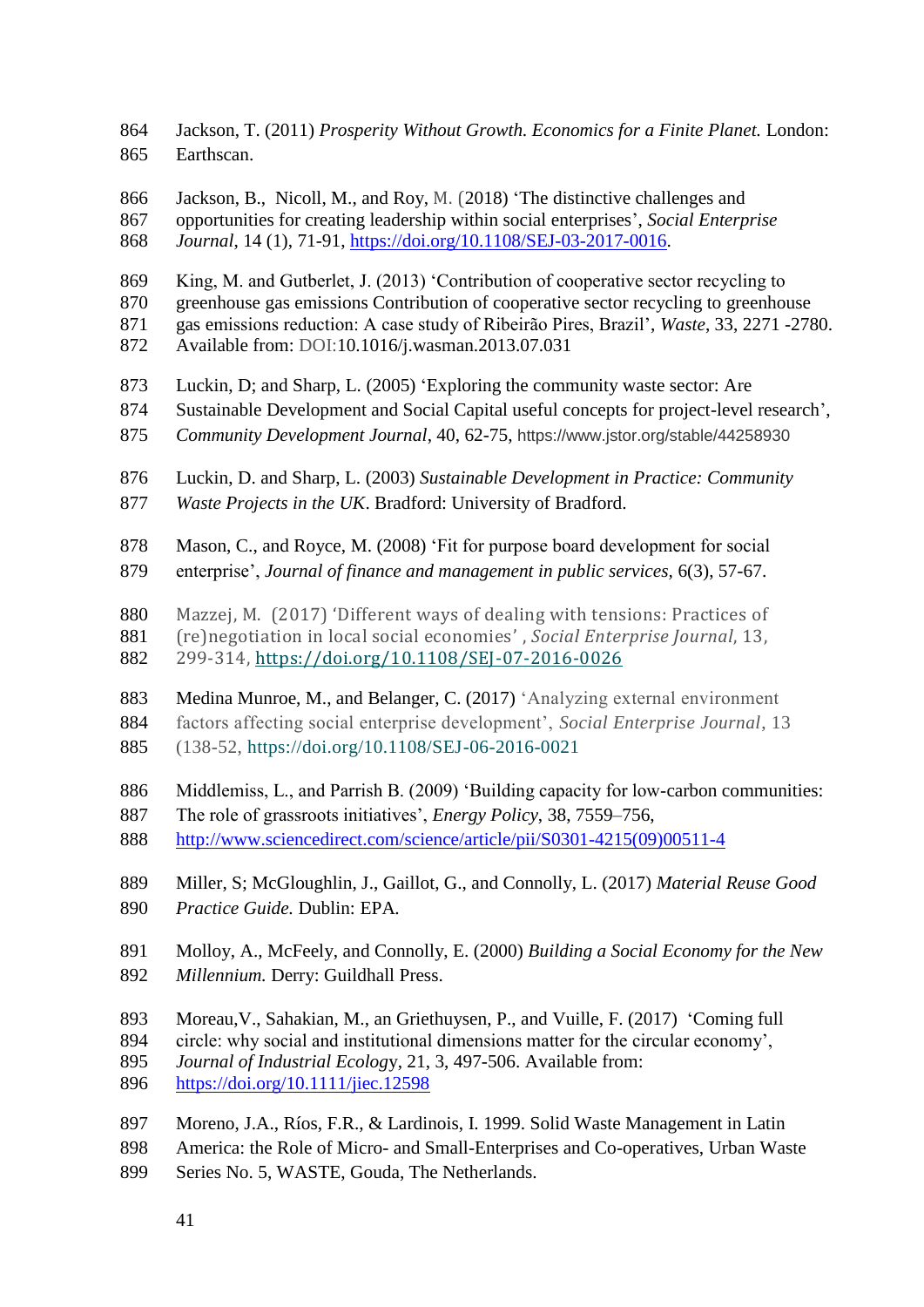- Nicholls, A. (2006) *Social Entrepreneurship: New Paradigms of Sustainable Social*
- *Change*, Oxford: Oxford University Press.
- Nicholls, A., and Teasdale, S. (2017) 'Neo-liberalism by stealth? Exploring continuity
- and change within the UK social enterprise policy paradigm' *Policy and Politics,* 45(3),
- 323-341 https://doi.org/10.1332/030557316X14775864546490
- Price, J., and Joseph, J. (2000) 'Demand management- a basis for waste policy: a
- critical review of the applicability in terms of achieving sustainable waste management',
- *Sustainable development*, 8 (2), 96-105. Available from:
- https://doi.org/10.1002/(SICI)1099-1719(200005)8:2%3C96::AID-
- SD133%3E3.0.CO;2-J
- Pongracz, E., and Pohjola, V., (2004) 'Re-defining waste, the concept of ownership and
- the role of waste management', *Resources Conservation and Recycling*, 40, 141-153.
- Available from: http//doi:10.1016/S0921-3449(03)00057-0.
- Pringle, R. (2015) Moving Towards Whole Settlement Energy Self- Sufficiency in
- Rural Communities. Unpublished PhD dissertation in Newcastle University.
- Resource Futures (2009) *Understanding Waste Growth at Local Authority Level*,
- Bristol, Resource Futures.
- 
- Ridley- Duff, R. and Bull, M. (2016) *Understanding Social Enterprise: Theory and*
- *Practice.* London: Sage.
- Seanor P., Bull, M., Baines, S. and Ridley-Duff, R. (2013) 'Narratives of transition
- from social to enterprise: you can't get there from here!. International Journal of
- Entrepreneurial Behaviour and Research, 19(3), pp. 324-4.
- Sharp, L. and Luckin, D. (2006) 'The community waste sector and waste services in the
- UK: current state and future prospects', *Resource, Conservation and Recycling*, 47, (3),
- 277-294. Available from: http://dx.doi.org/10.1016/j.resconrec.2005.12.001
- Steel, B. (1996). Thinking globally and acting locally?: environmental attitudes,
- behaviour and activism. *Journal of Environmental Management*, 47, 27-36.
- Taylor, E. (2008) Building Community with Recycling: a Case of Two Small Islands in
- British Columbia Canada. Masters of Arts in the Department of Geography, University
- of Victoria.
- Van Dierendonck, D., and Nuijten I., (2011) 'Servant leadership: A review and
- synthesis,' *Journal of Management*, 37, 1228-1261.
- Vickers, I. (2010) 'Social enterprise and the environment: a review of the literature',
- Working paper, no.22, Third Sector Research Centre.